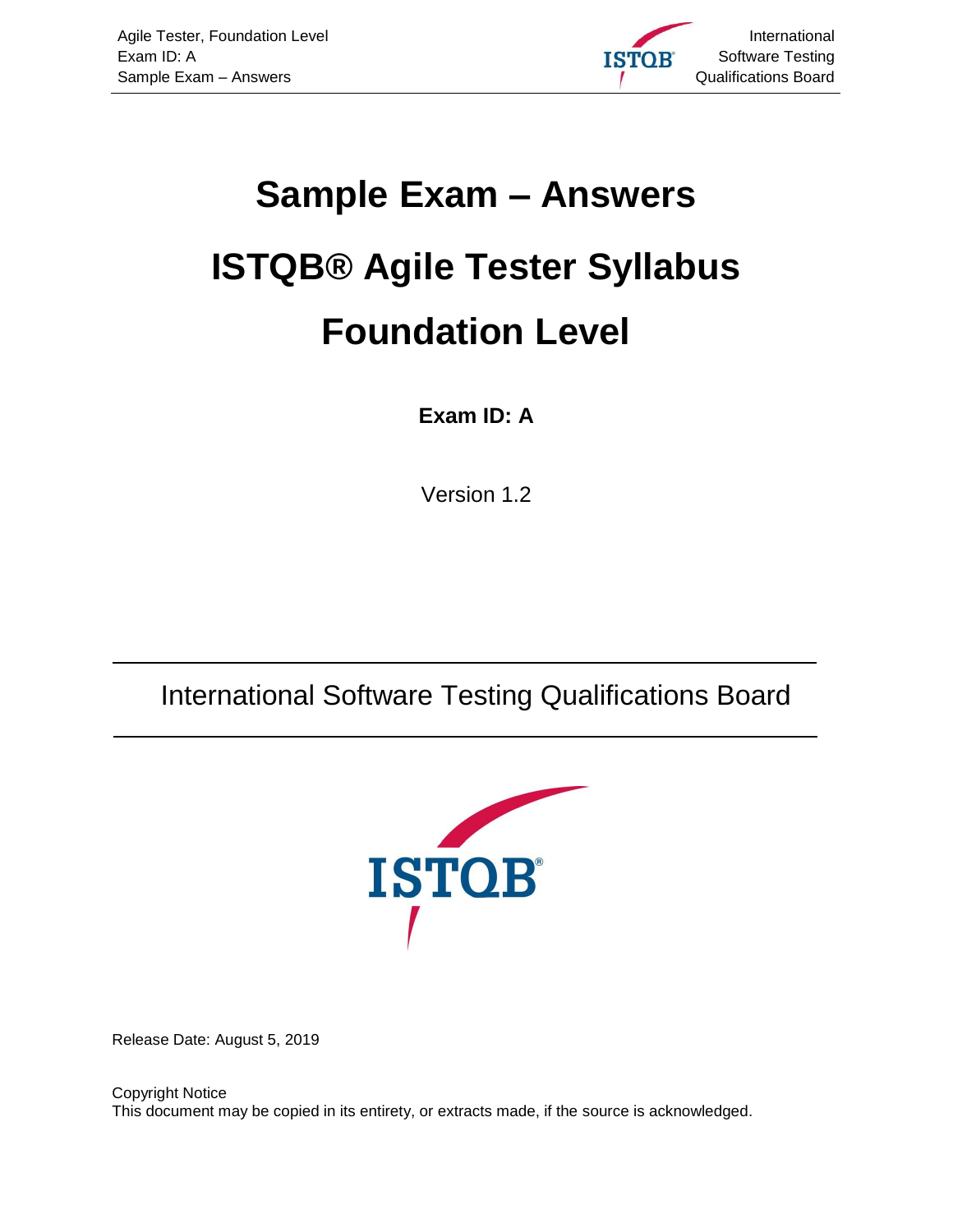

#### <span id="page-1-0"></span>**Legal**

Copyright © 2019 International Software Testing Qualifications Board (hereinafter called ISTQB®). All rights reserved.

The authors transfer the copyright to the International Software Testing Qualifications Board (hereinafter called ISTQB®). The authors (as current copyright holders) and ISTQB® (as the future copyright holder) have agreed to the following condition of use: Any ISTQB® Member Board may translate this document.

Exam Working Group 2019

#### <span id="page-1-1"></span>Document Responsibility

The ISTQB® Examination Working Group is responsible for this document.

#### <span id="page-1-2"></span>**Acknowledgements**

This document was produced by a core team from the International Software Testing Qualifications Board Examination Working Group: Mette Bruhn-Pedersen, Debra Friedenberg, Jen Leger, Lloyd Roden, Lucjan Stapp, Patricia McQuaid, Beata Karpinska, Ingvar Nordström and the Foundation Agile Extension syllabus authors

The core team thanks the Examination Working Group review team, the Syllabus Working Group and the National Boards for their suggestions and input.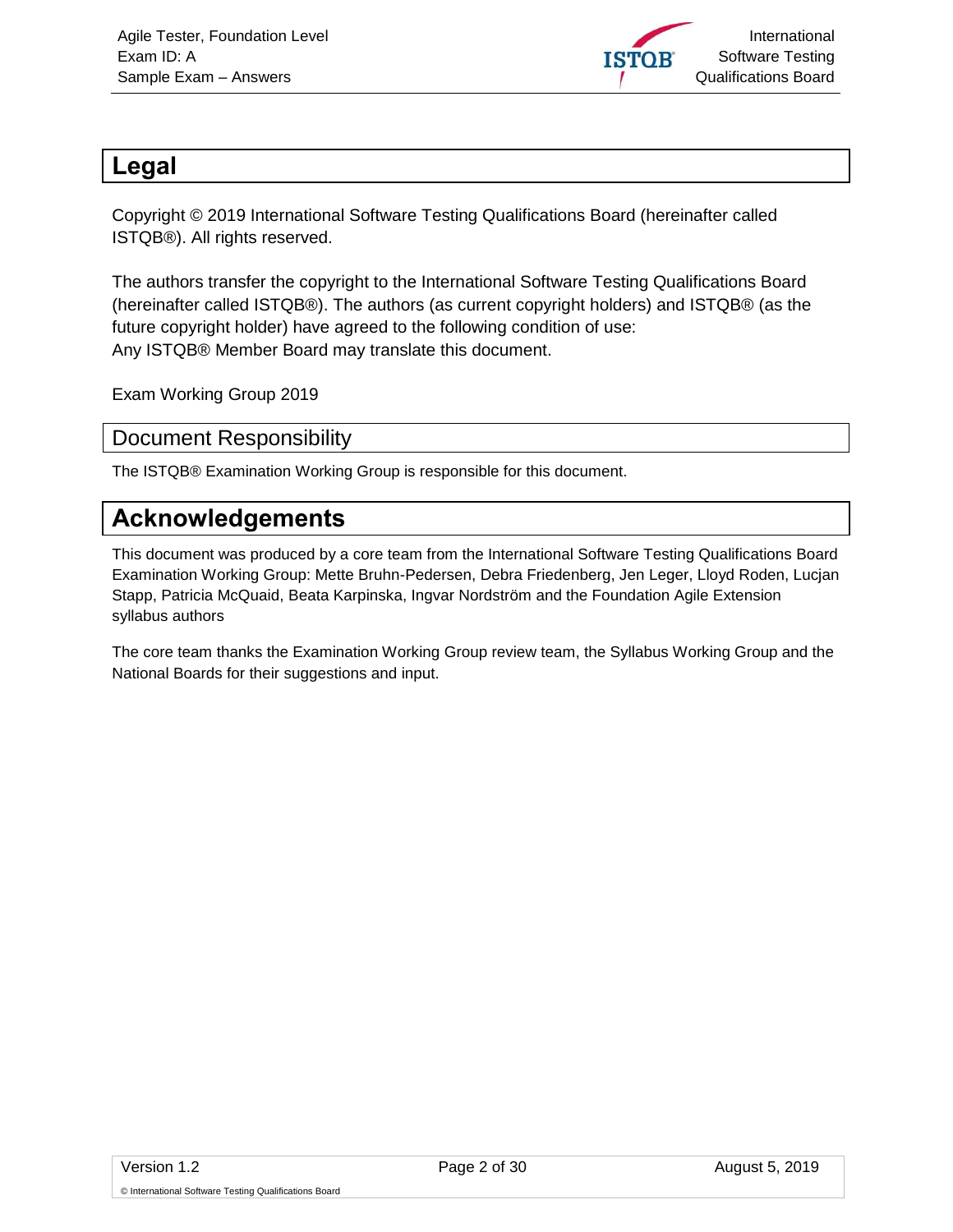

## <span id="page-2-0"></span>**Revision History**

Sample Exam – Answers Layout Template used: Version 1.6 Date: June 13, 2019

| <b>Version</b> | Date           | Remarks                      |
|----------------|----------------|------------------------------|
| $1.0$          | Mai 1, 2014    | First version approved by GA |
| $\sim$         | June 27, 2019  | Minor updates                |
| $\sqrt{1}$     | August 5, 2019 | Layout corrections           |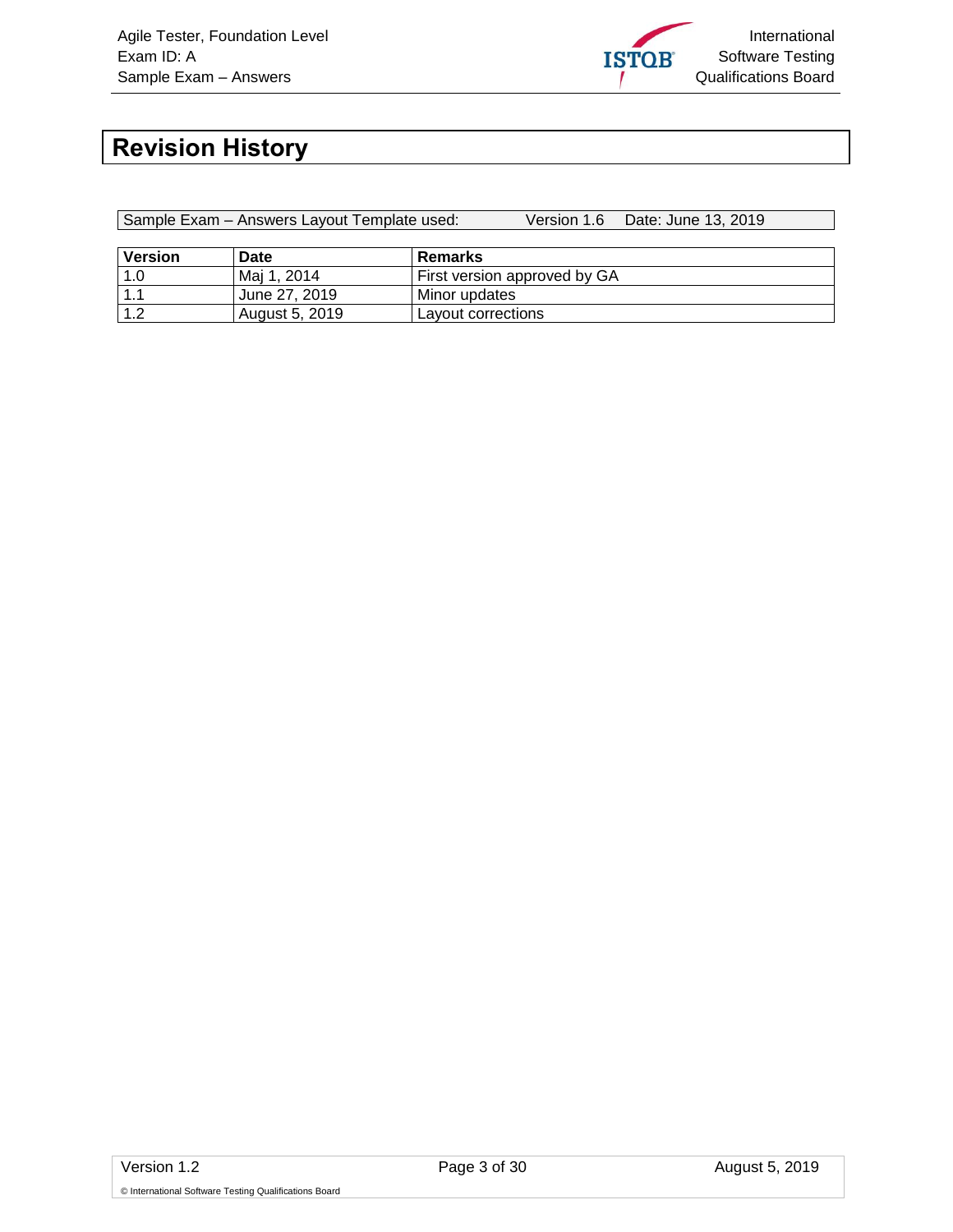

### **Table of Contents**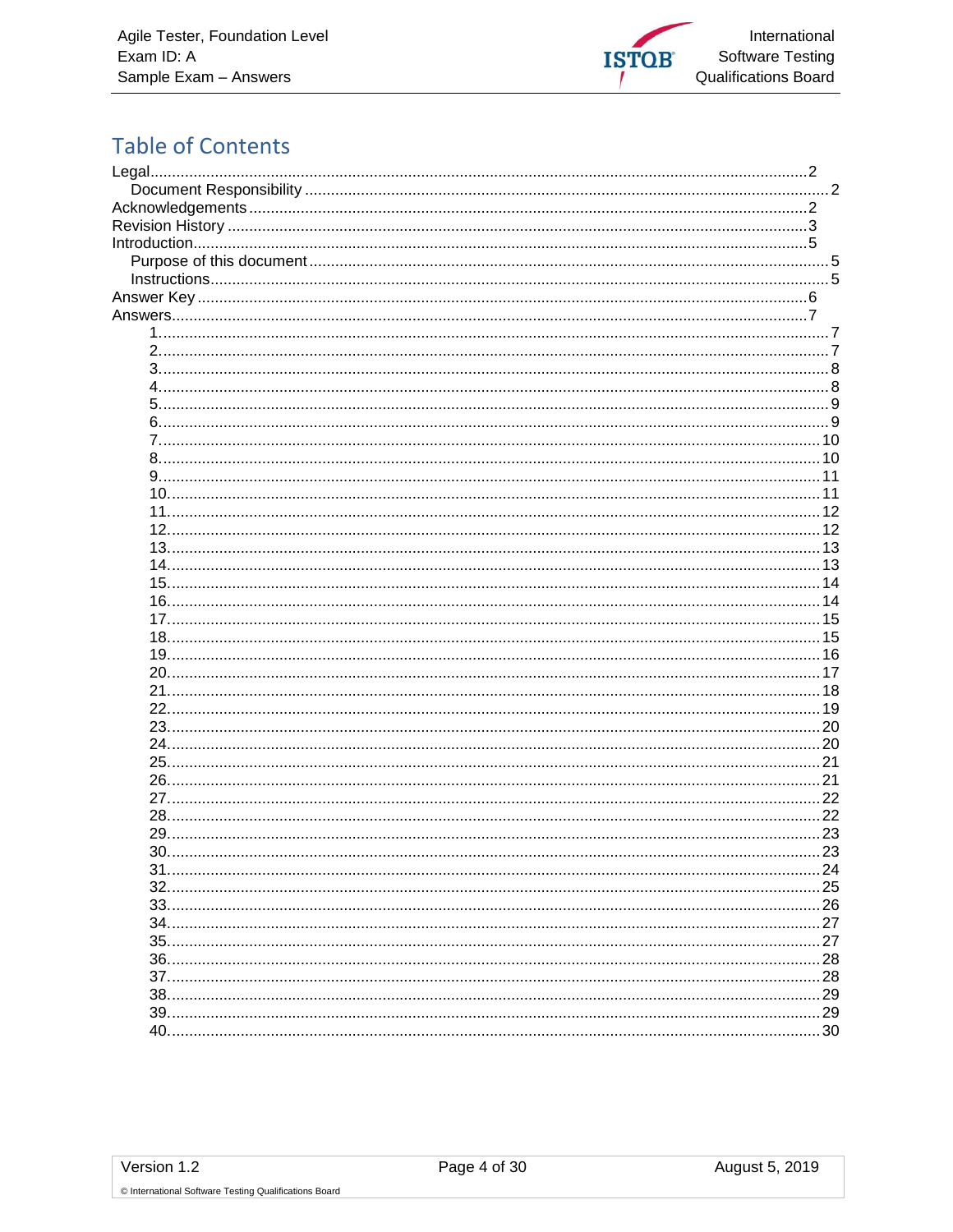

## <span id="page-4-0"></span>**Introduction**

#### <span id="page-4-1"></span>Purpose of this document

The sample questions and answers and associated justifications in this sample exam set have been created by a team of Subject Matter Experts and experienced question writers with the aim of assisting ISTQB® Member Boards and Exam Boards in their question writing activities.

These questions cannot be used as-is in any official examination, but they should serve as guidance for question writers. Given the wide variety of formats and subjects, these sample questions should offer many ideas for the individual Member Boards on how to create good questions and appropriate answer sets for their examinations.

#### <span id="page-4-2"></span>**Instructions**

The answer set are organized in the following way:

- Learning Objective and K-level
- Answer Key with Learning Objective and K-level for each question
- Correct answer including justification of the answers
- Questions are contained in a separate document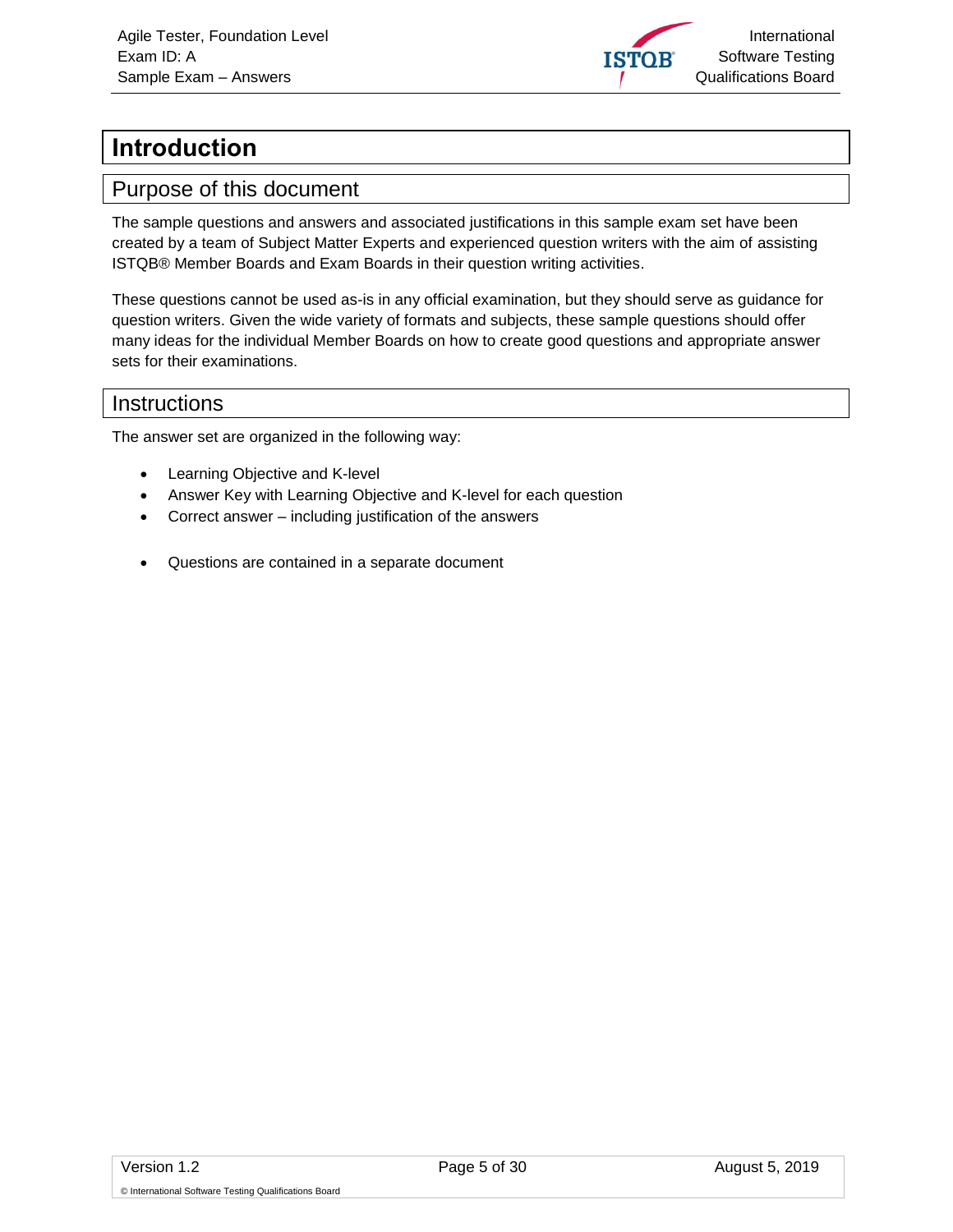

## **Answer Key**

<span id="page-5-0"></span>

| <b>Question Number</b> | <b>Correct Answer</b> | LO         | <b>K-Level</b> | <b>Points</b> | <b>Question Number</b> | <b>Correct Answer</b> | LO       | <b>K-Level</b> | <b>Points</b> |
|------------------------|-----------------------|------------|----------------|---------------|------------------------|-----------------------|----------|----------------|---------------|
|                        | b                     | $FA-1.1.1$ | K <sub>1</sub> |               | 21                     | b                     | FA-2.2.2 | K <sub>2</sub> |               |
| $\overline{2}$         | a                     | FA-1.1.1   | K <sub>1</sub> |               | 22                     | d                     | FA-2.3.1 | K <sub>2</sub> |               |
| 3                      | c, d                  | FA-1.1.2   | K <sub>2</sub> |               | 23                     | C                     | FA-2.3.2 | K <sub>2</sub> |               |
| 4                      | C                     | FA-1.1.2   | K <sub>2</sub> |               | 24                     | C                     | FA-2.3.2 | K <sub>2</sub> |               |
| 5                      | C                     | FA-1.1.3   | K <sub>2</sub> |               | 25                     | C                     | Keyword  | K <sub>1</sub> |               |
| 6                      | b                     | FA-1.1.3   | K <sub>2</sub> |               | 26                     | d                     | FA-3.1.1 | K <sub>1</sub> |               |
| $\overline{7}$         | b                     | FA-1.2.1   | K <sub>1</sub> |               | 27                     | C                     | FA-3.1.2 | K <sub>1</sub> |               |
| 8                      | d                     | FA-1.2.2   | K <sub>3</sub> |               | 28                     | a                     | FA-3.1.3 | K <sub>2</sub> |               |
| 9                      | C                     | FA-1.2.3   | K <sub>2</sub> |               | 29                     | C                     | FA-3.1.3 | K <sub>2</sub> |               |
| 10                     | с                     | FA-1.2.3   | K <sub>2</sub> |               | 30                     | b                     | FA-3.1.4 | K <sub>3</sub> |               |
| 11                     | d                     | FA-1.2.4   | K <sub>2</sub> |               | 31                     | a, d                  | FA-3.2.1 | K <sub>3</sub> |               |
| 12                     | d                     | FA-1.2.5   | K <sub>1</sub> |               | 32                     | b                     | FA-3.2.2 | K <sub>3</sub> |               |
| 13                     | d                     | Keyword    | K <sub>1</sub> |               | 33                     | c                     | FA-3.3.1 | K <sub>3</sub> |               |
| 14                     | b                     | FA-2.1.1   | K <sub>2</sub> |               | 34                     | C                     | FA-3.3.2 | K <sub>2</sub> |               |
| 15                     | a                     | FA-2.1.2   | K <sub>2</sub> |               | 35                     | b, c                  | FA-3.3.2 | K <sub>2</sub> |               |
| 16                     | a, e                  | FA-2.1.3   | K <sub>2</sub> |               | 36                     | d                     | FA-3.3.3 | K <sub>3</sub> |               |
| 17                     | b                     | FA-2.1.3   | K <sub>2</sub> |               | 37                     | C                     | FA-3.3.4 | K <sub>3</sub> |               |
| 18                     | b                     | FA-2.2.1   | K <sub>2</sub> |               | 38                     | a                     | FA-3.3.5 | K <sub>3</sub> |               |
| 19                     | a                     | FA-2.2.1   | K <sub>2</sub> |               | 39                     | с                     | FA-3.4.1 | K <sub>1</sub> |               |
| 20                     | a                     | FA-2.2.2   | K <sub>2</sub> |               | 40                     | b                     | Keyword  | K <sub>1</sub> |               |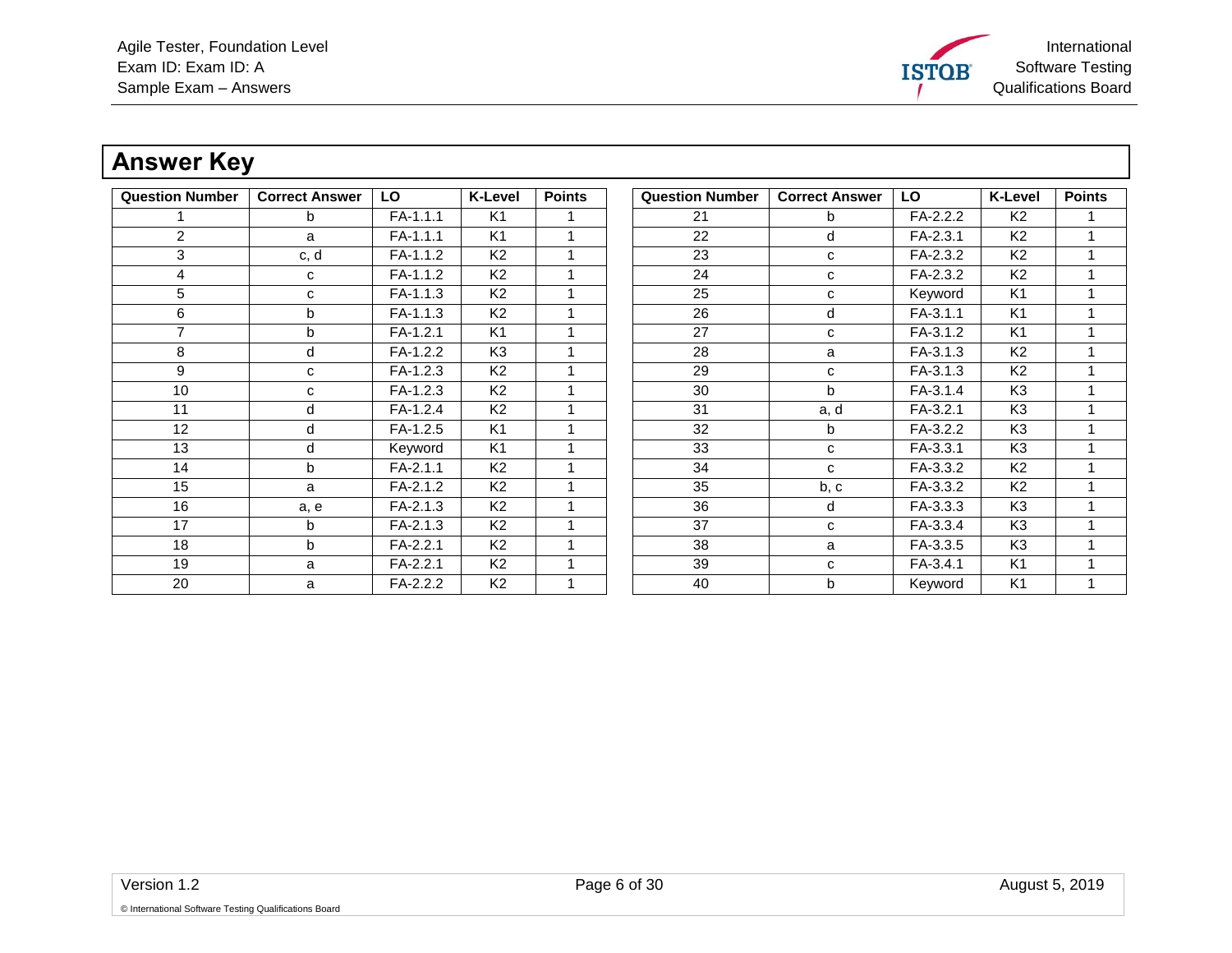

<span id="page-6-2"></span><span id="page-6-1"></span><span id="page-6-0"></span>

| <b>Answers</b>  |                                 |                                                                                                                                                                                                                                                                                                                                                                                                                                                                                                                                                        |                                      |                |                                             |
|-----------------|---------------------------------|--------------------------------------------------------------------------------------------------------------------------------------------------------------------------------------------------------------------------------------------------------------------------------------------------------------------------------------------------------------------------------------------------------------------------------------------------------------------------------------------------------------------------------------------------------|--------------------------------------|----------------|---------------------------------------------|
| <b>Question</b> | <b>Correct</b><br><b>Answer</b> | <b>Explanation / Rationale</b>                                                                                                                                                                                                                                                                                                                                                                                                                                                                                                                         | Learning<br><b>Objective</b><br>(LO) | <b>K-level</b> | <b>Number</b><br><b>of</b><br><b>Points</b> |
| 1.              | b                               | Is not correct. see b) for correct answer<br>a)<br>b) Is correct. The Manifesto consists of 4 key values: Individuals<br>and Interactions over processes and tools; Working software<br>over comprehensive documentation; Customer collaboration<br>over contract negotiation; Responding to change over<br>following a plan<br>Is not correct. see b) for correct answer<br>C)<br>Is not correct. see b) for correct answer<br>d)                                                                                                                     | FA-1.1.1                             | K <sub>1</sub> |                                             |
| 2.              | a                               | a) Is correct. From a customer perspective, working software is<br>much more useful and valuable than overly detailed<br>documentation, and it provides an opportunity to provide the<br>development team rapid feedback<br>b) Is not correct. It is normal practice, especially in test driven<br>development, but it is not one of the values in the agile<br>Manifesto<br>Is not correct. The value is: customer collaboration over<br>C)<br>contract negotiation<br>d) Is not correct. The value is: responding to change over<br>following a plan | FA-1.1.1                             | K <sub>1</sub> |                                             |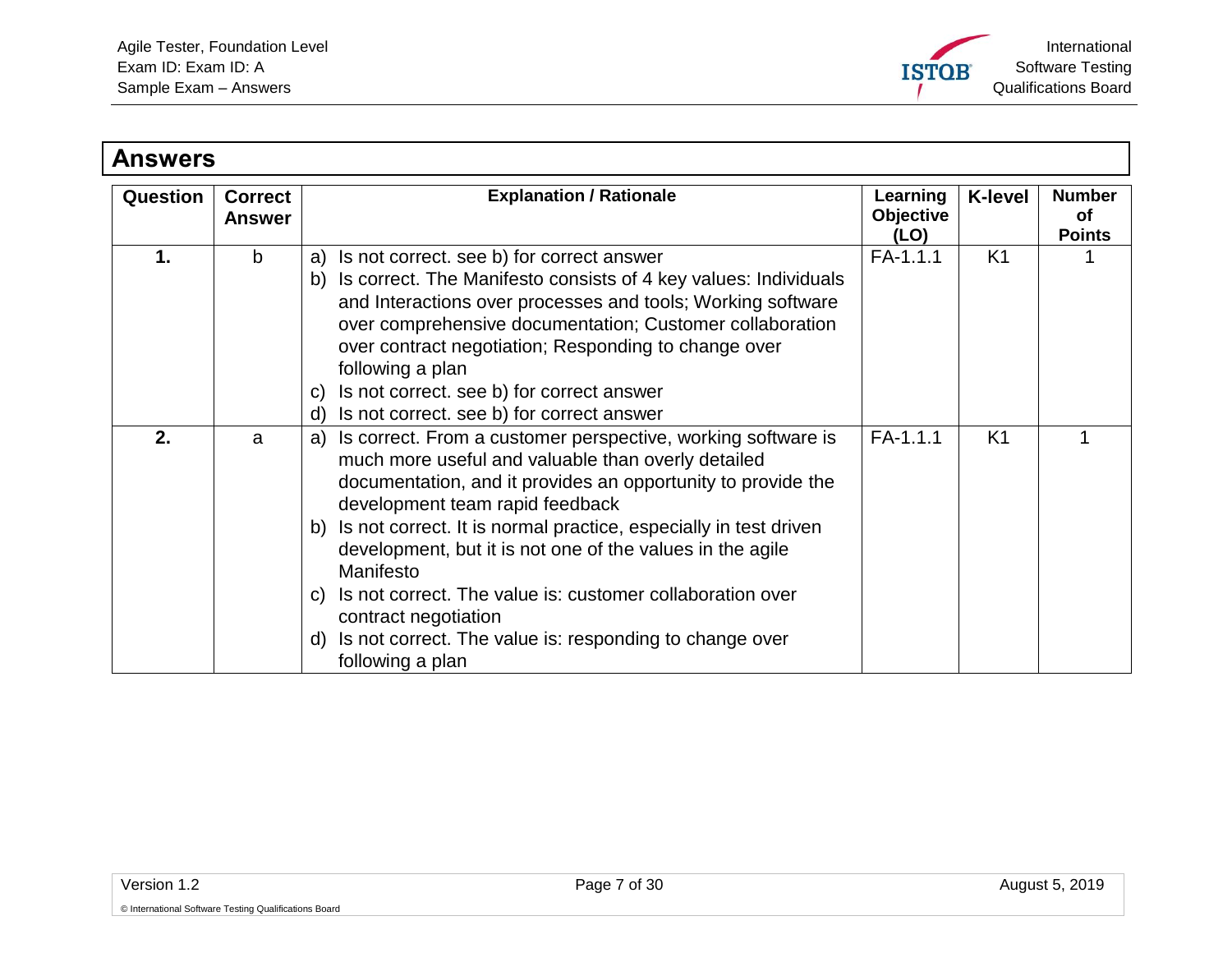<span id="page-7-1"></span><span id="page-7-0"></span>

| Question | <b>Correct</b><br><b>Answer</b> | <b>Explanation / Rationale</b>                                                                                                                                                                                                                                                                                                                                                                                                                                                                                                                                                                | Learning<br><b>Objective</b><br>(LO) | <b>K-level</b> | <b>Number</b><br>οf<br><b>Points</b> |
|----------|---------------------------------|-----------------------------------------------------------------------------------------------------------------------------------------------------------------------------------------------------------------------------------------------------------------------------------------------------------------------------------------------------------------------------------------------------------------------------------------------------------------------------------------------------------------------------------------------------------------------------------------------|--------------------------------------|----------------|--------------------------------------|
| 3.       | c, d                            | Is not correct. This depends on the skillset of the team;<br>a)<br>developers may take on this task<br>Is not correct. The team will work together to select tools that<br>b)<br>will enable them to be collaborative & efficient<br>Is correct. Testers support & collaborate with business<br>C)<br>representatives to help them create suitable acceptance tests<br>Is correct. In agile projects, quality is the responsibility of the<br>d)<br>whole team<br>Is not correct. Developers may help with these tasks<br>e)<br>depending on the skillset of the team and individual workload | FA-1.1.2                             | K <sub>2</sub> |                                      |
| 4.       | $\mathbf{C}$                    | Is not correct. Software testing skills should be transferred<br>a)<br>and extended to non-testing members of the team<br>Is not correct. This depends on the skillset of the team and<br>b)<br>who is available; some testers may have a development<br>background<br>Is correct. Enables a variety of skillsets to be leveraged as<br>$\mathsf{C}$<br>needed for the project<br>Is not correct. Specialized testers are still needed and are an<br>d)<br>important resource on agile projects                                                                                               | FA-1.1.2                             | K <sub>2</sub> |                                      |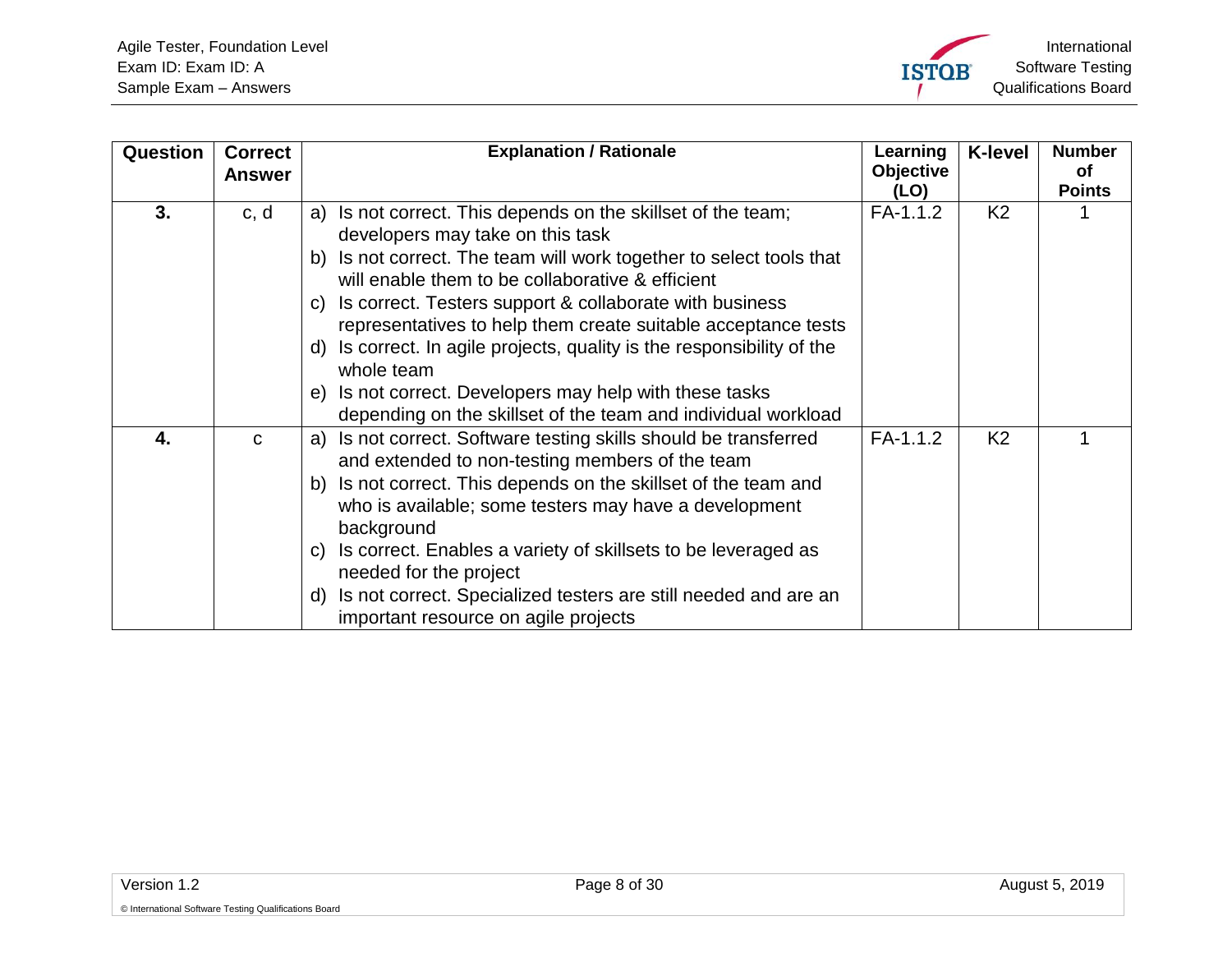<span id="page-8-1"></span><span id="page-8-0"></span>

| Question | <b>Correct</b> | <b>Explanation / Rationale</b>                                           | Learning           | <b>K-level</b> | <b>Number</b> |
|----------|----------------|--------------------------------------------------------------------------|--------------------|----------------|---------------|
|          | <b>Answer</b>  |                                                                          | Objective          |                | of            |
| 5.       | $\mathbf C$    | Is not correct. See details below<br>a)                                  | (LO)<br>$FA-1.1.3$ | K <sub>2</sub> | <b>Points</b> |
|          |                | Is not correct. See details below<br>b)                                  |                    |                |               |
|          |                | Is correct. See details below<br>C)                                      |                    |                |               |
|          |                | Is not correct. See details below<br>d)                                  |                    |                |               |
|          |                |                                                                          |                    |                |               |
|          |                | Is not correct. Developers only implement features that are<br>Τ.        |                    |                |               |
|          |                | requested by business and are part of an iteration. If they              |                    |                |               |
|          |                | complete their tasks, they will help out with other tasks                |                    |                |               |
|          |                | assigned to the iteration                                                |                    |                |               |
|          |                | Is correct. Frequent customer feedback maintains a focus on<br>ii.       |                    |                |               |
|          |                | the features with the highest business value                             |                    |                |               |
|          |                | iii. Is not correct. There may be more testing required due to           |                    |                |               |
|          |                | frequent changes                                                         |                    |                |               |
|          |                | iv. Is correct. Customers indicate if requirements are missed or         |                    |                |               |
|          |                | misinterpreted, and modify functionality if they desire                  |                    |                |               |
| 6.       | $\mathbf b$    | Is not correct. The same number of defects may be found<br>a)            | $FA-1.1.3$         | K <sub>2</sub> | 1             |
|          |                | using any software development process. The benefit with                 |                    |                |               |
|          |                | agile is the ability to find and fix defects faster                      |                    |                |               |
|          |                | b) Is correct. Clarifying customer feature requests, early and           |                    |                |               |
|          |                | regularly throughout development, making it more likely that             |                    |                |               |
|          |                | key features will be available for customer use earlier and the          |                    |                |               |
|          |                | product, will better reflect what the customer wants                     |                    |                |               |
|          |                | Is not correct. Agile does not single out individuals; it is about<br>C) |                    |                |               |
|          |                | the whole team                                                           |                    |                |               |
|          |                | Is not correct. There may not be enough time to complete all<br>d)       |                    |                |               |
|          |                | features for a given iteration, but the agile process does allow         |                    |                |               |
|          |                | the team to focus on those features that have the highest                |                    |                |               |
|          |                | business value                                                           |                    |                |               |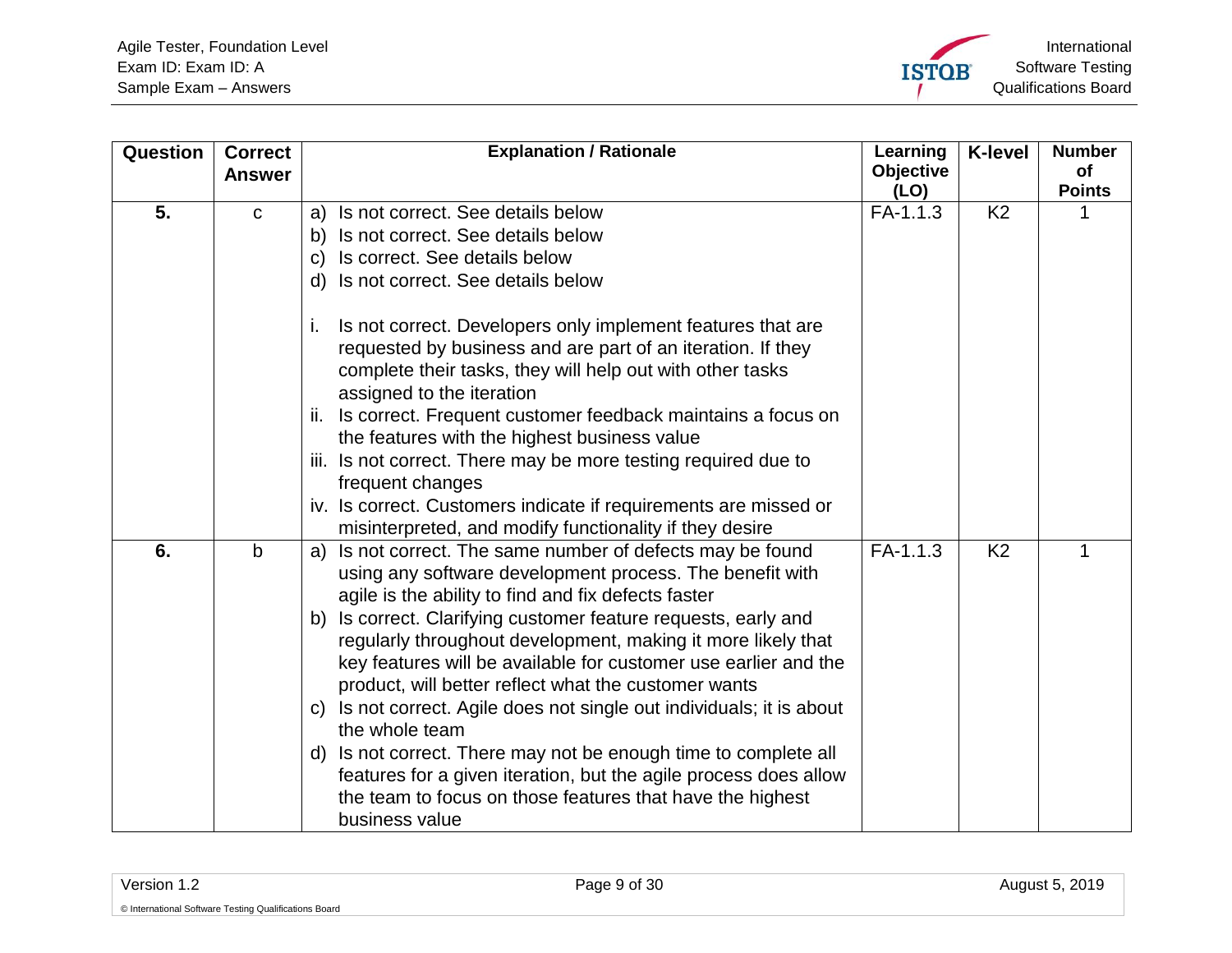<span id="page-9-1"></span><span id="page-9-0"></span>

| Question | <b>Correct</b><br><b>Answer</b> | <b>Explanation / Rationale</b>                                                                                                                                                                                                                                                                                                                                                                                                          | Learning<br>Objective<br>(LO) | <b>K-level</b> | <b>Number</b><br>οf<br><b>Points</b> |
|----------|---------------------------------|-----------------------------------------------------------------------------------------------------------------------------------------------------------------------------------------------------------------------------------------------------------------------------------------------------------------------------------------------------------------------------------------------------------------------------------------|-------------------------------|----------------|--------------------------------------|
| 7.       | b                               | Is not correct. See b) for correct mapping<br>a)<br>Is correct. Extreme Programming embraces 5 values to guide<br>b)<br>development: Communication, Simplicity, Feedback,<br>Courage, and Respect. Scrum divides the project into short<br>iterations called sprints. Kanban has no iterations or sprints; it<br>is used to optimize continuous flow of tasks and minimize<br>throughput time of each task                              | $FA-1.2.1$                    | K <sub>1</sub> |                                      |
|          |                                 | Is not correct. See b) for correct mapping<br>$\mathsf{C}$<br>Is not correct. See b) for correct mapping<br>d)                                                                                                                                                                                                                                                                                                                          |                               |                |                                      |
| 8.       | d                               | Is not correct. It is important to consider testability and<br>a)<br>automation, but designing the application based on limiting<br>the testing effort may not result in a suitable solution for the<br>end-user<br>b) Is not correct. The product owner prioritizes the various<br>quality characteristics<br>Is not correct. The performance acceptance criteria would<br>$\mathsf{C}$<br>normally be determined by the product owner | FA-1.2.2                      | K <sub>3</sub> |                                      |
|          |                                 | Is correct. The tester contributes by ensuring that the team<br>d)<br>creates acceptance criteria for the user story                                                                                                                                                                                                                                                                                                                    |                               |                |                                      |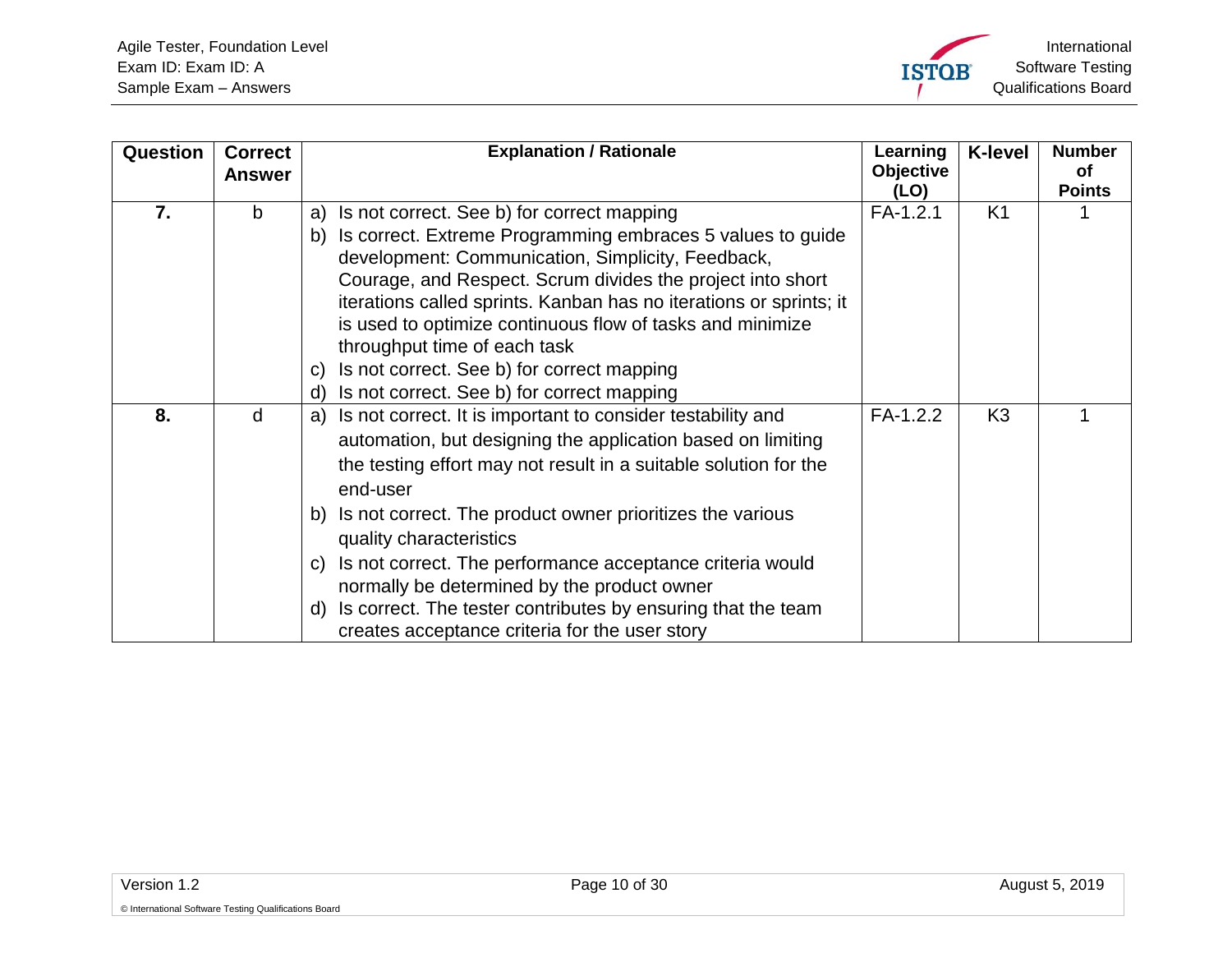<span id="page-10-1"></span><span id="page-10-0"></span>

| Question        | <b>Correct</b><br><b>Answer</b> | <b>Explanation / Rationale</b>                                                                                                                                                                                                                                                                                                                                                                                                        | Learning<br><b>Objective</b><br>(LO) | <b>K-level</b> | <b>Number</b><br>Οf<br><b>Points</b> |
|-----------------|---------------------------------|---------------------------------------------------------------------------------------------------------------------------------------------------------------------------------------------------------------------------------------------------------------------------------------------------------------------------------------------------------------------------------------------------------------------------------------|--------------------------------------|----------------|--------------------------------------|
| 9.              | $\mathbf{C}$                    | Is not correct. Testers should participate in all aspects of the<br>a)<br>retrospective meeting<br>Is not correct. Testers should participate in all aspects of the<br>b)<br>retrospective meeting<br>Is correct. All team members, both testers and non-testers,<br>C)<br>can provide input on both testing and non-testing activities<br>Is not correct. Testers can learn valuable information from<br>d)                          | FA-1.2.3                             | K <sub>2</sub> |                                      |
|                 |                                 | the retrospective meeting to apply in subsequent iterations                                                                                                                                                                                                                                                                                                                                                                           |                                      |                |                                      |
| 10 <sub>1</sub> | $\mathbf{C}$                    | Is not correct. This should be raised in order to help find<br>a)<br>defects earlier in the process<br>Is not correct. This should be raised as a process<br>b)<br>improvement<br>Is correct. The retrospective meeting is not meant to single<br>$\mathsf{C}$<br>out individuals, but to focus on improvements of the process,<br>and the team as a whole<br>Is not correct. This should be raised as a process<br>d)<br>improvement | $FA-1.2.3$                           | K <sub>2</sub> |                                      |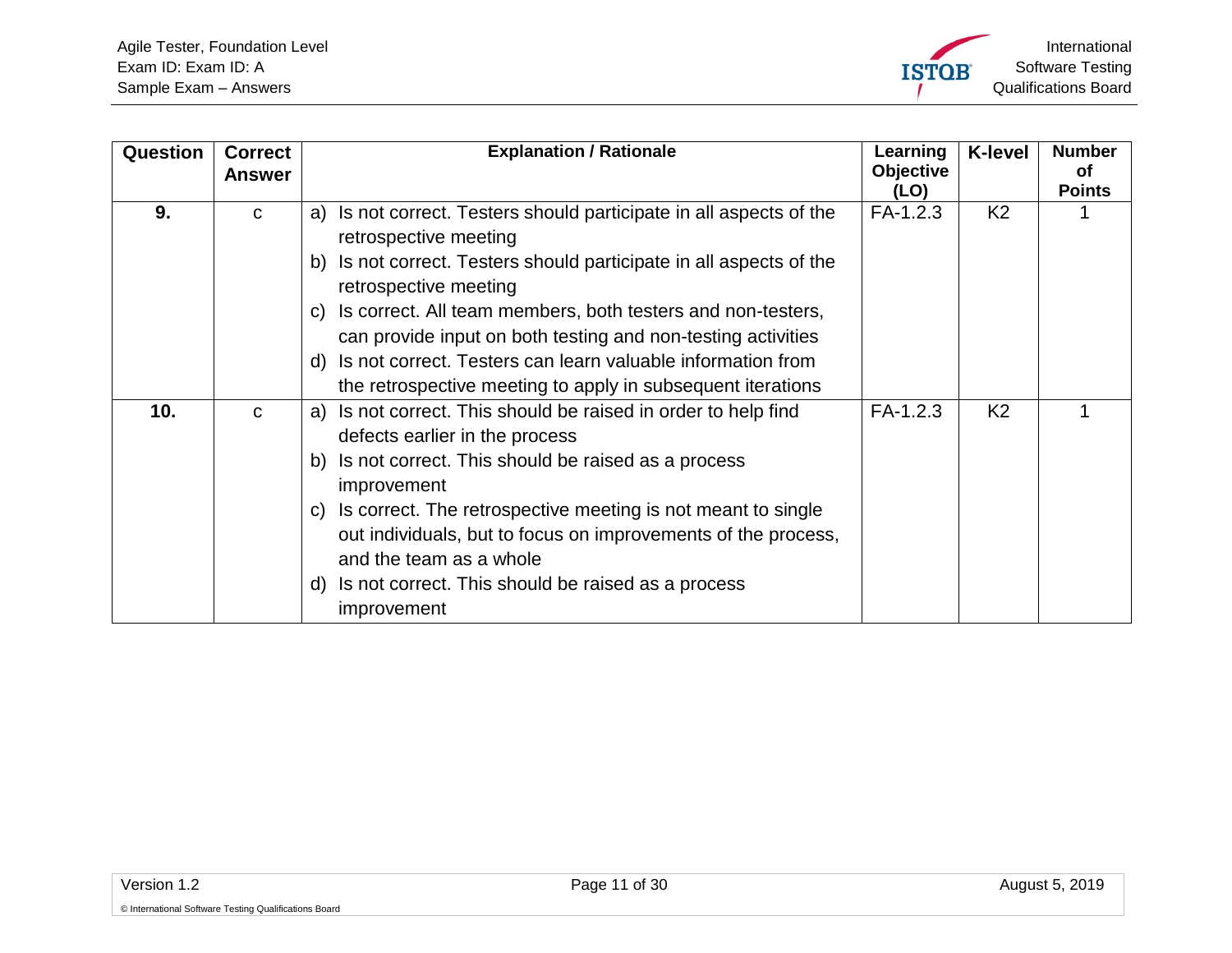<span id="page-11-1"></span><span id="page-11-0"></span>

| Question | <b>Correct</b><br><b>Answer</b> | <b>Explanation / Rationale</b>                                                                                                                                                                                                                                                                                                                                                                                                                                                                                                                                                                                                                                                                                               | Learning<br><b>Objective</b><br>(LO) | <b>K-level</b> | <b>Number</b><br>Οf<br><b>Points</b> |
|----------|---------------------------------|------------------------------------------------------------------------------------------------------------------------------------------------------------------------------------------------------------------------------------------------------------------------------------------------------------------------------------------------------------------------------------------------------------------------------------------------------------------------------------------------------------------------------------------------------------------------------------------------------------------------------------------------------------------------------------------------------------------------------|--------------------------------------|----------------|--------------------------------------|
| 11.      | d                               | Is not correct. This is a principle of continuous integration;<br>a)<br>builds are done at least once per day with automatic deploy<br>and execution of automated unit & integration tests<br>Is not correct. Continuous integration allows for constant<br>b)<br>availability of an executable software at any time and any<br>place, for testing, demonstration, or education purposes<br>Is not correct. The Continuous Integration practice enables<br>C)<br>developers to integrate work constantly, and test constantly,<br>so errors in code can be detected rapidly<br>Is correct. Testing should be automated at the unit and<br>d)<br>integration level to allow for quick feedback on the quality of<br>the build | 1.2.4                                | K <sub>2</sub> |                                      |
| 12.      | d                               | Is not correct. This is expected during iteration planning<br>a)<br>Is not correct. This is expected during iteration planning<br>b)                                                                                                                                                                                                                                                                                                                                                                                                                                                                                                                                                                                         | $FA-1.2.5$                           | K <sub>1</sub> |                                      |
|          |                                 | Is not correct. This is expected during iteration planning<br>C)<br>Is correct. This is expected during release planning<br>d)                                                                                                                                                                                                                                                                                                                                                                                                                                                                                                                                                                                               |                                      |                |                                      |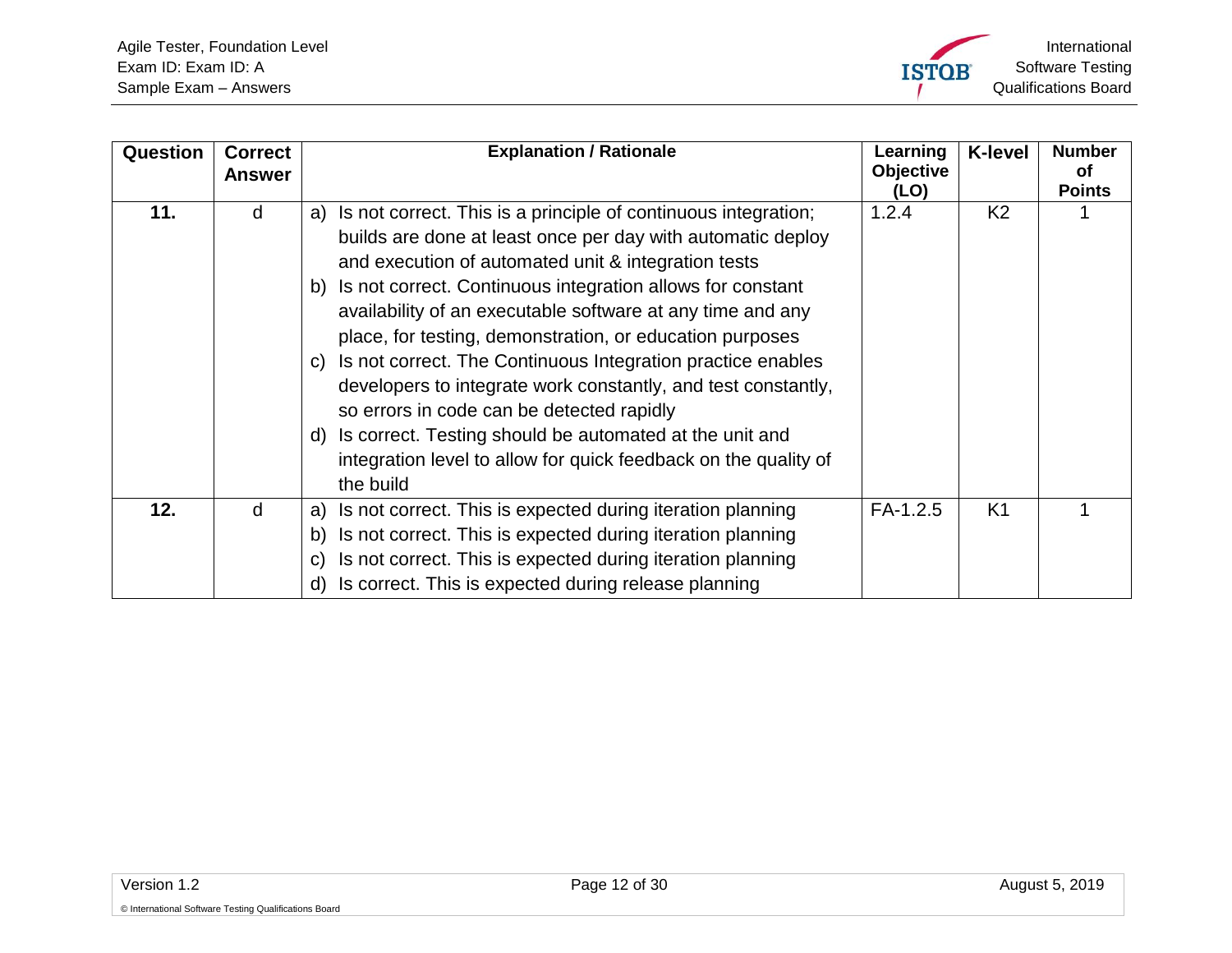<span id="page-12-1"></span><span id="page-12-0"></span>

| Question | <b>Correct</b><br><b>Answer</b> | <b>Explanation / Rationale</b>                                                                                                                                                                                                                                                                                                                                                                                                                                                                                                                                                                                                                                                                                                                                              | Learning<br><b>Objective</b> | <b>K-level</b> | <b>Number</b><br>of |
|----------|---------------------------------|-----------------------------------------------------------------------------------------------------------------------------------------------------------------------------------------------------------------------------------------------------------------------------------------------------------------------------------------------------------------------------------------------------------------------------------------------------------------------------------------------------------------------------------------------------------------------------------------------------------------------------------------------------------------------------------------------------------------------------------------------------------------------------|------------------------------|----------------|---------------------|
| 13.      | d                               | Is not correct. The tester participates in the creation of the<br>a)<br>user story<br>Is not correct. The user story should include both functional<br>b)<br>and non-functional requirements<br>Is not correct. The user story is written collaboratively by the<br>C)<br>developers, testers, and business representatives<br>Is correct. In an Agile environment, user stories are written to<br>d)<br>capture requirements from the perspectives of developers,                                                                                                                                                                                                                                                                                                          | (LO)<br>Keyword              | K <sub>1</sub> | <b>Points</b>       |
|          |                                 | testers, and business representatives. The collaborative<br>authorship of the user story can use techniques such as<br>brainstorming and mind mapping                                                                                                                                                                                                                                                                                                                                                                                                                                                                                                                                                                                                                       |                              |                |                     |
| 14.      | b                               | Is not correct. Agile testing promotes lightweight<br>a)<br>documentation<br>Is correct. Test automation at all levels occurs in many agile<br>b)<br>teams. As the developers focus on automating tests on unit<br>level testers should focus on automating tests on integration,<br>system, and acceptance level. In traditional projects it is not<br>as common to have the same focus on automation.<br>Sometimes automation is done once the system testing is<br>completed in order to work with a stable system or just to<br>automate regression tests for maintenance purposes after the<br>system is deployed to production<br>Is not correct. The team decides<br>$\mathsf{C}$<br>Is not correct. Tester involvment is a good practice in all<br>d)<br>lifecycles | $FA-2.1.1$                   | K <sub>2</sub> |                     |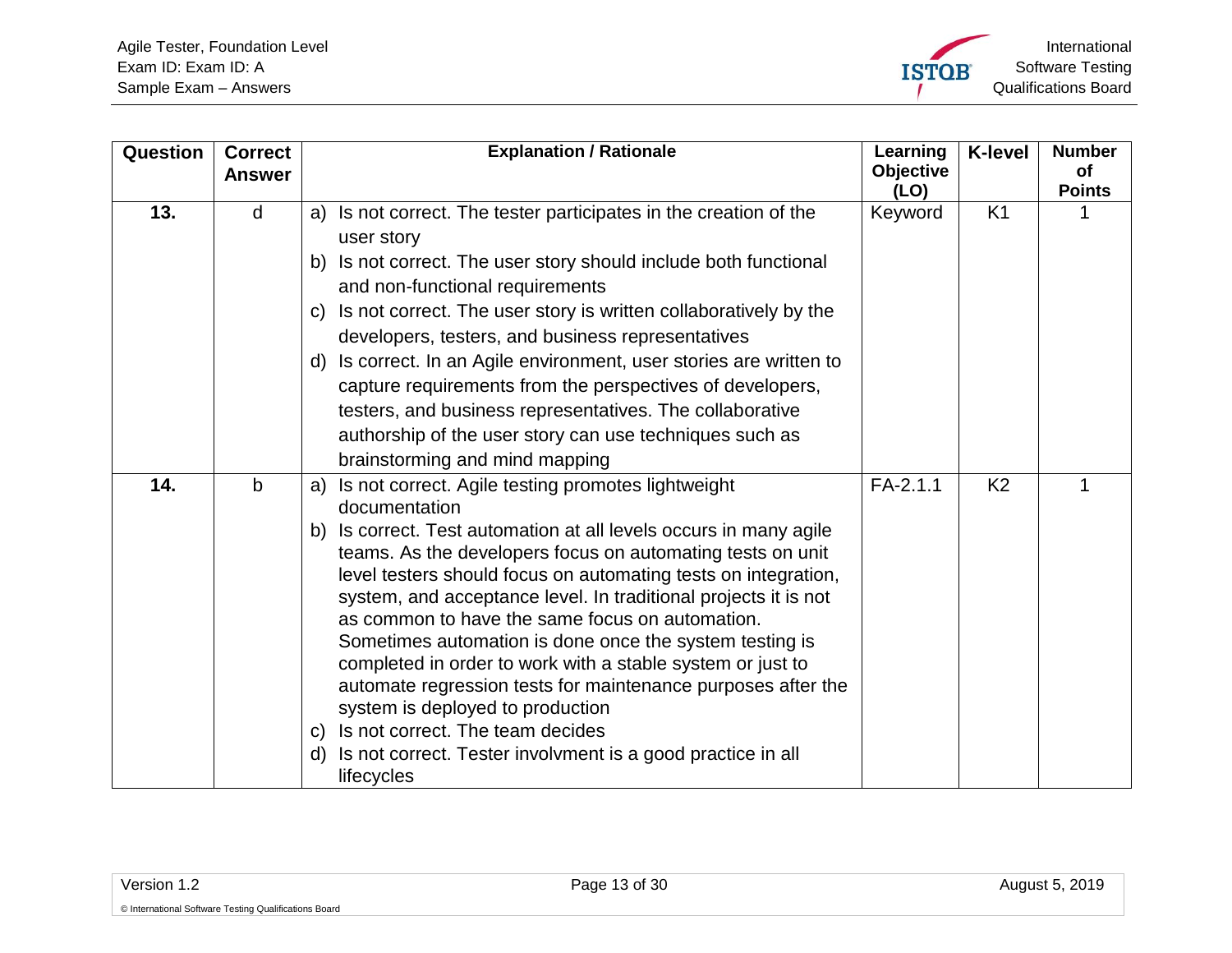<span id="page-13-1"></span><span id="page-13-0"></span>

| Question | <b>Correct</b><br><b>Answer</b> | <b>Explanation / Rationale</b>                                                                                                                                                                                                                                                                                                                                                                                                                                                             | Learning<br><b>Objective</b><br>(LO) | <b>K-level</b> | <b>Number</b><br><b>of</b><br><b>Points</b> |
|----------|---------------------------------|--------------------------------------------------------------------------------------------------------------------------------------------------------------------------------------------------------------------------------------------------------------------------------------------------------------------------------------------------------------------------------------------------------------------------------------------------------------------------------------------|--------------------------------------|----------------|---------------------------------------------|
| 15.      | a                               | Is correct. These three perspectives (tester, developer and<br>a)<br>business representative) are important to define when a<br>feature is done<br>Is not correct. Test level entry and exit criteria are more<br>b)<br>closely associated with traditional lifecycles<br>Is not correct. Features should be verified in the same<br>C)<br>iteration in which they are developed<br>Is not correct. Features should be verified in the same<br>d)<br>iteration in which they are developed | $FA-2.1.2$                           | K <sub>2</sub> |                                             |
| 16.      | a, e                            | Is correct. This is one of the hallmarks of agile projects<br>a)<br>Is not correct. Many agile project teams still have independent<br>b)<br>test teams with test managers<br>Is not correct. Testing is still a specialized role in agile, when<br>C)<br>done properly<br>Is not correct. Developers and testers work collaboratively to<br>d)<br>develop and test a feature<br>Is correct. Agile teams can employ various forms of<br>e)<br>acceptance testing                           | $FA-2.1.3$                           | K <sub>2</sub> |                                             |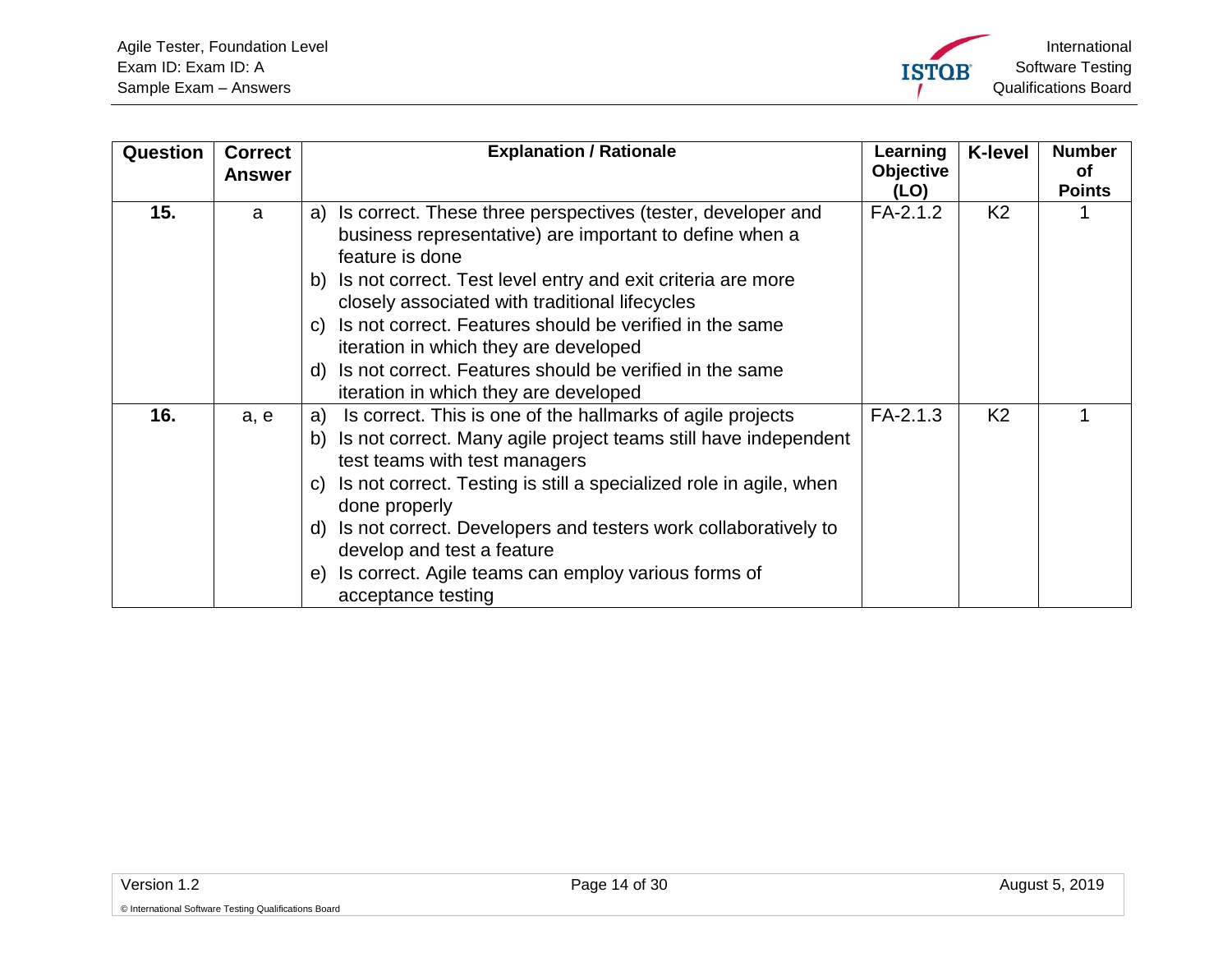<span id="page-14-1"></span><span id="page-14-0"></span>

| Question | <b>Correct</b><br><b>Answer</b> | <b>Explanation / Rationale</b>                                                                                                                                                                                                                                                                                                                                                                                                                                                                                                                                                                                                                                                                                                                                               | Learning<br><b>Objective</b><br>(LO) | <b>K-level</b> | <b>Number</b><br><b>of</b><br><b>Points</b> |
|----------|---------------------------------|------------------------------------------------------------------------------------------------------------------------------------------------------------------------------------------------------------------------------------------------------------------------------------------------------------------------------------------------------------------------------------------------------------------------------------------------------------------------------------------------------------------------------------------------------------------------------------------------------------------------------------------------------------------------------------------------------------------------------------------------------------------------------|--------------------------------------|----------------|---------------------------------------------|
| 17.      | $\mathbf b$                     | Is not correct. This is a true statement. This can happen when<br>a)<br>testers and developers work closely together<br>Correct. This is a false statement. Independent testers CAN<br>b)<br>find more defects than developers, but this is dependent on<br>the level of testing being performed and also the expertise of<br>the independent tester<br>Is not correct. This is a true statement. This is an option which<br>$\mathsf{C}$<br>preserves a level of independence where there are separate<br>test and development teams and testers are assigned on-<br>demand at the end of a sprint<br>Is not correct. This is a true statement. This option is satisfied<br>d)<br>when there are some specialized testers working on non-<br>sprint or long term activities | FA-2.1.3                             | K <sub>2</sub> |                                             |
| 18.      | $\mathbf b$                     | Is not correct. This may be an indicator of quality, but it<br>a)<br>assumes that sufficient testing has been conducted to identify<br>all possible defects. Also, it does not identify if the system is<br>considered to be "working software" at this point<br>Is correct. Positive customer feedback and working software<br>b)<br>are key indicators to product quality<br>Is not correct. This is a good indication of team velocity, but<br>$\mathsf{C}$<br>does not provide information on the quality of the product<br>Is not correct. This is also a good indication of team velocity,<br>d)<br>but again does not provide information on the quality of the<br>product                                                                                            | FA-2.2.1                             | K <sub>2</sub> | 1                                           |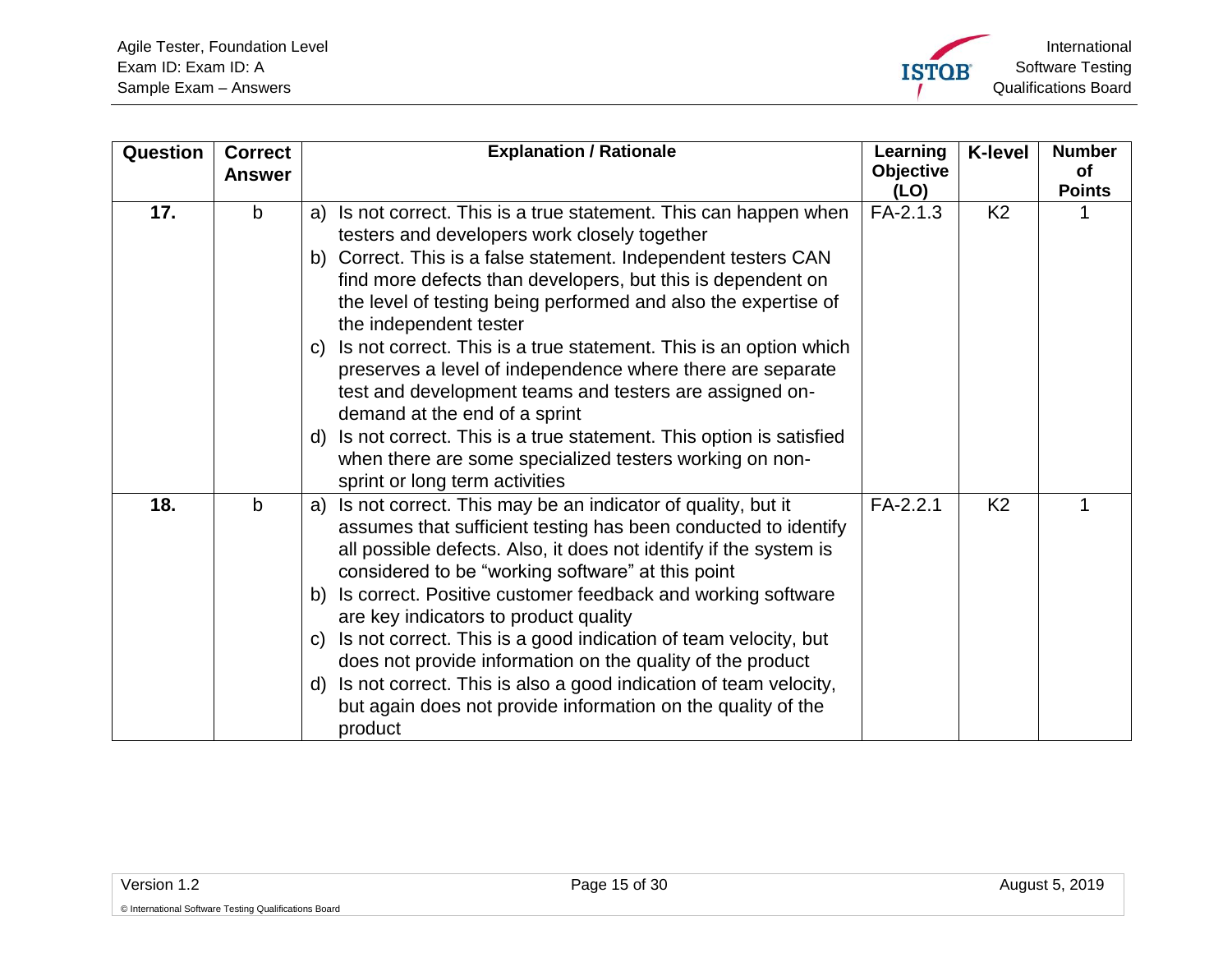<span id="page-15-0"></span>

| <b>Question</b> | <b>Correct</b><br><b>Answer</b> | <b>Explanation / Rationale</b>                                                                                                                                                                                                                                                                                                                                                                                                                                                                                                                                                                                                                                                                                                                        | Learning<br><b>Objective</b><br>(LO) | <b>K-level</b> | <b>Number</b><br>0t<br><b>Points</b> |
|-----------------|---------------------------------|-------------------------------------------------------------------------------------------------------------------------------------------------------------------------------------------------------------------------------------------------------------------------------------------------------------------------------------------------------------------------------------------------------------------------------------------------------------------------------------------------------------------------------------------------------------------------------------------------------------------------------------------------------------------------------------------------------------------------------------------------------|--------------------------------------|----------------|--------------------------------------|
| 19.             | a                               | Is correct. Burndown charts show the planned progress and<br>a)<br>release date together with the actual progress of the user<br>stories<br>Is not correct. Automation logs show tests that have passed<br>b)<br>and failed and is not linked to any form of estimates<br>Is not correct. While the agile task board shows progress, this<br>C)<br>information is then used in the burndown chart. But the task<br>board showing the progress of the user stories and tasks do<br>not have anything to do with estimates<br>Is not correct. The defect tracking tool can show progress of<br>d)<br>defect reports and can be used to establish the quality level of<br>the product. But it does not relate to the team's progress<br>against estimate | $FA-2.2.1$                           | K <sub>2</sub> |                                      |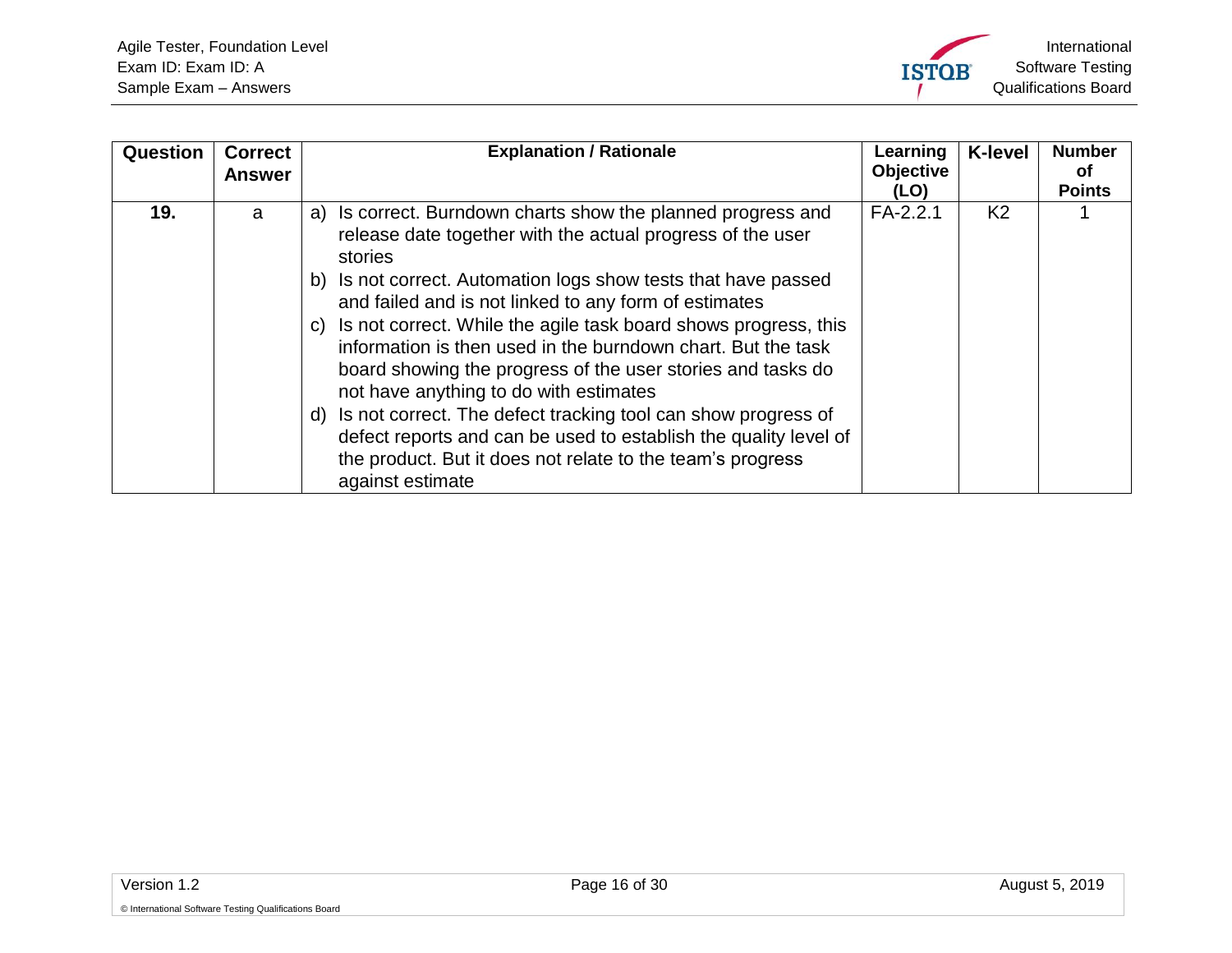<span id="page-16-0"></span>

| Question | <b>Correct</b><br><b>Answer</b> | <b>Explanation / Rationale</b>                                                                                                                                                                                                                                                                                                                                                                                                                                                                                                                                                                                                                                                                                                                                                                                                                                                                                                                                                       | Learning<br><b>Objective</b><br>(LO) | <b>K-level</b> | <b>Number</b><br>οf<br><b>Points</b> |
|----------|---------------------------------|--------------------------------------------------------------------------------------------------------------------------------------------------------------------------------------------------------------------------------------------------------------------------------------------------------------------------------------------------------------------------------------------------------------------------------------------------------------------------------------------------------------------------------------------------------------------------------------------------------------------------------------------------------------------------------------------------------------------------------------------------------------------------------------------------------------------------------------------------------------------------------------------------------------------------------------------------------------------------------------|--------------------------------------|----------------|--------------------------------------|
| 20.      | a                               | Is correct. As this feature has previously been delivered, a<br>a)<br>review of all test assets is required, which should result in the<br>updating of test cases to meet new acceptance criteria, to<br>ensure false negatives (i.e. invalid failing tests) do not occur.<br>This is the initial task to be performed before a decision about<br>any other changes can be made<br>b) Is not correct. This would not be the initial task to perform, as<br>the tester would not know what new tests would be required<br>for these changes without reviewing the current tests first.<br>There may not be a need to add new tests $-$ updates to<br>existing tests may suffice<br>Is not correct. While this is good practice, it does not address<br>C)<br>the specific regression risk identified in this scenario<br>Is not correct. Same as with choice b). Without reviewing the<br>d)<br>current tests for this feature, it is unknown if additional<br>automation is required | $FA-2.2.2$                           | K <sub>2</sub> |                                      |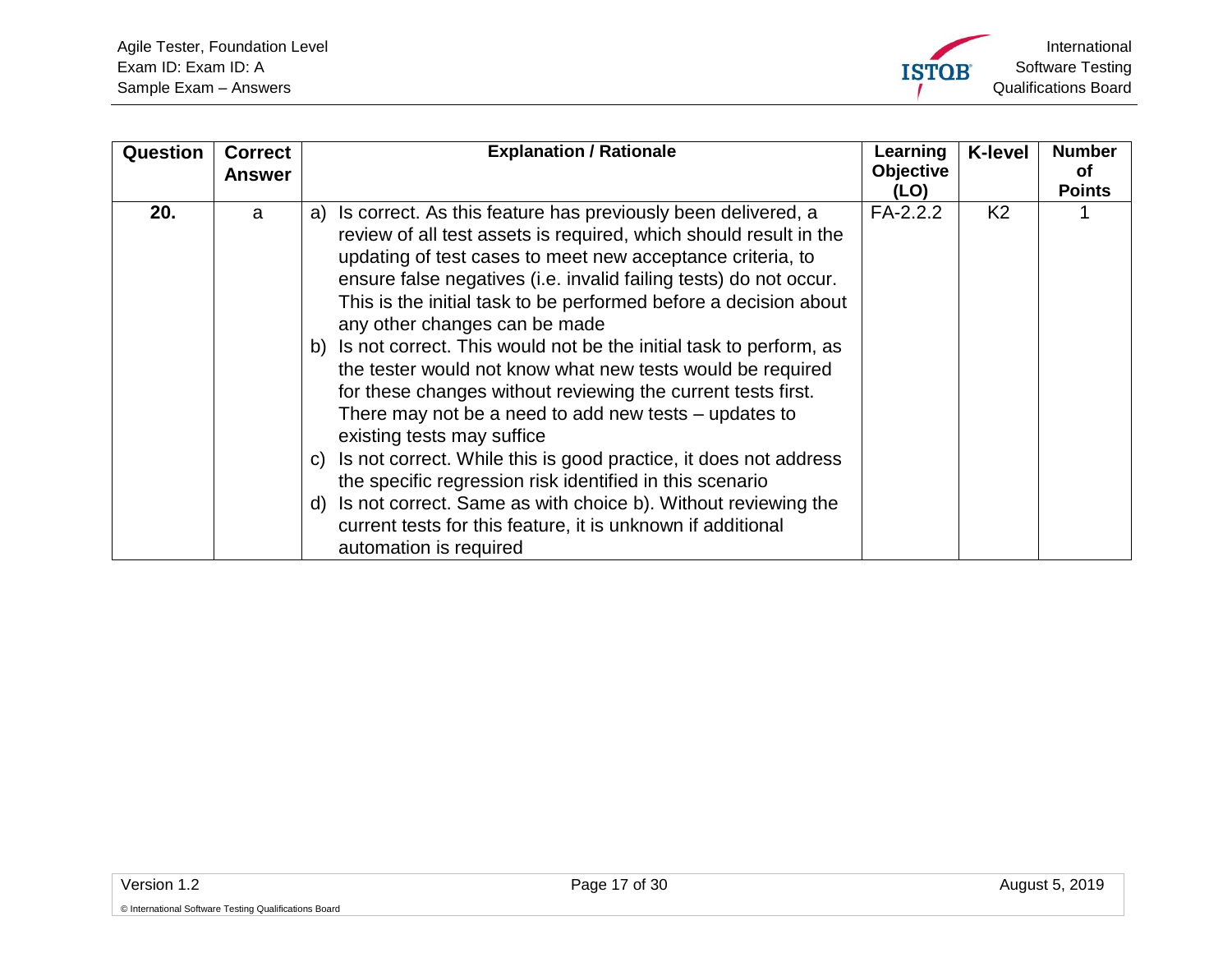<span id="page-17-0"></span>

| Question | <b>Correct</b><br><b>Answer</b> | <b>Explanation / Rationale</b>                                                                                                                                                                                                                                                                                                                                                                                                                                            | Learning<br>Objective<br>(LO) | <b>K-level</b> | <b>Number</b><br><b>of</b><br><b>Points</b> |
|----------|---------------------------------|---------------------------------------------------------------------------------------------------------------------------------------------------------------------------------------------------------------------------------------------------------------------------------------------------------------------------------------------------------------------------------------------------------------------------------------------------------------------------|-------------------------------|----------------|---------------------------------------------|
| 21.      | b                               | a)<br>Incorrect<br>b) Correct. See below for detailed justification<br>Incorrect<br>C)<br>Incorrect<br>d)                                                                                                                                                                                                                                                                                                                                                                 | $FA-2.2.2$                    | K <sub>2</sub> |                                             |
|          |                                 | This is true because agile expects and manages change and<br>each iteration will require more and more regression testing. If<br>automation was not used, then the team's velocity would be<br>reduced<br>This is false. This is not a reason to introduce automation on a<br>ïi<br>project<br>This is false. We cannot retest/rerun all the test cases from a<br>iii<br>previous iteration. There are many test cases produced, with                                     |                               |                |                                             |
|          |                                 | most being through manual exploratory testing, and it would<br>not be feasible to automate everything<br>This is false. Automation will help avoid regression in the<br>iv<br>product due to the high number of changes. But it will not<br>guarantee that defects have not been introduced<br>This is true. Automation tools are linked to continuous<br>v<br>integration tools that will execute and will highlight<br>instantaneously if the new code breaks the build |                               |                |                                             |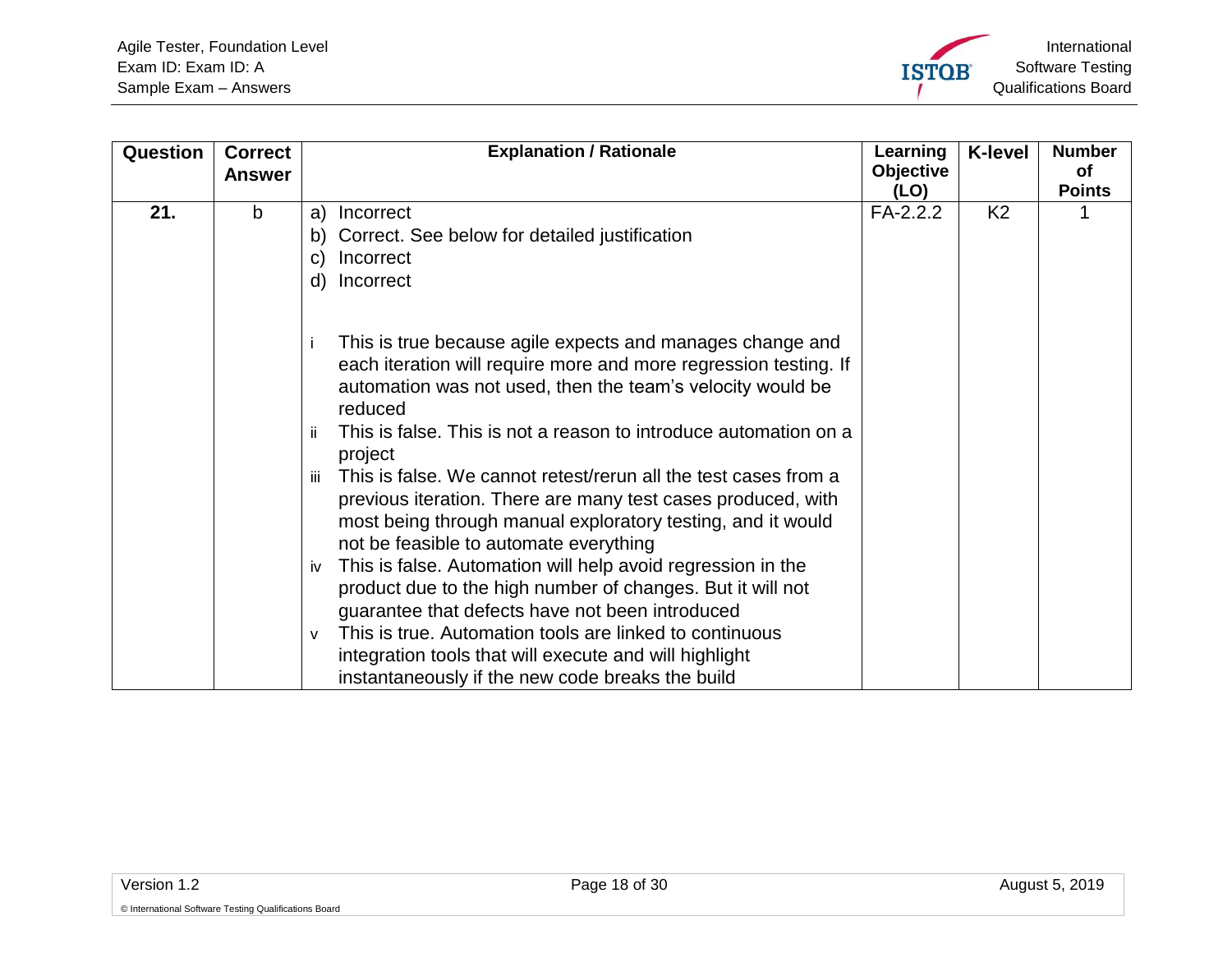<span id="page-18-0"></span>

| <b>Question</b> | <b>Correct</b><br><b>Answer</b> | <b>Explanation / Rationale</b>                                                                                                                                                                                                                                                                                                                                                                                                                                                                                                                                                                                      | Learning<br>Objective<br>(LO) | <b>K-level</b> | <b>Number</b><br>Οf<br><b>Points</b> |
|-----------------|---------------------------------|---------------------------------------------------------------------------------------------------------------------------------------------------------------------------------------------------------------------------------------------------------------------------------------------------------------------------------------------------------------------------------------------------------------------------------------------------------------------------------------------------------------------------------------------------------------------------------------------------------------------|-------------------------------|----------------|--------------------------------------|
| 22.             | d                               | Is not correct. see justification below<br>a)<br>Is not correct. see justification below<br>b)<br>Is not correct. see justification below<br>C)<br>Is correct. see justification below<br>d)                                                                                                                                                                                                                                                                                                                                                                                                                        | FA-2.3.1                      | K <sub>2</sub> |                                      |
|                 |                                 | Is not correct. Agile projects embrace and expect change,<br>however this does not mean it happens daily<br>Is correct. This is true, the earlier the agile team gets<br>ii.<br>feedback on quality, the better<br>Is correct. Test first and continuous integration require tests to<br>iii.<br>be automated and to provide feedback on build, as part of<br>automated build process<br>Is not correct. Testing should be done throughout each<br>iv<br>iteration, not only at the end<br>Is not correct. Agile projects require different levels of testing,<br>v<br>such as unit, system, and acceptance testing |                               |                |                                      |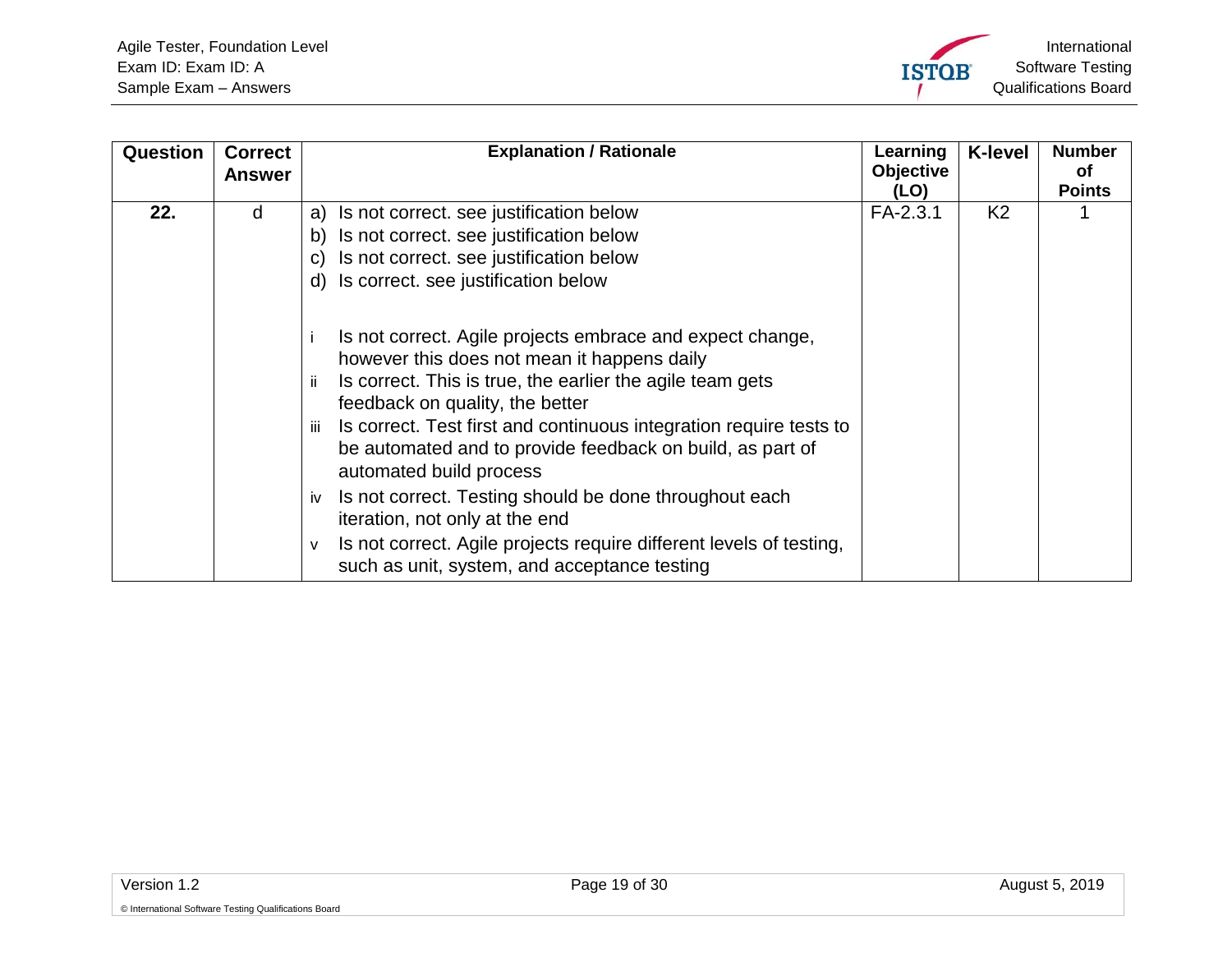<span id="page-19-1"></span><span id="page-19-0"></span>

| Question | <b>Correct</b> | <b>Explanation / Rationale</b>                                                         | Learning         | <b>K-level</b> | <b>Number</b> |
|----------|----------------|----------------------------------------------------------------------------------------|------------------|----------------|---------------|
|          | <b>Answer</b>  |                                                                                        | <b>Objective</b> |                | of            |
|          |                |                                                                                        | (LO)             |                | <b>Points</b> |
| 23.      | $\mathbf{C}$   | Is not correct. see justification below<br>a)                                          | FA-2.3.2         | K <sub>2</sub> |               |
|          |                | Is not correct. see justification below<br>b)                                          |                  |                |               |
|          |                | Is correct. see justification below<br>$\mathbf{C}$                                    |                  |                |               |
|          |                | Is not correct. see justification below<br>d)                                          |                  |                |               |
|          |                | Is not correct. This task is a collaborative effort for the whole<br>team              |                  |                |               |
|          |                | Is correct. This activity is expected of the agile tester<br>-ii                       |                  |                |               |
|          |                | Is not correct. In agile, defects are communicated regularly<br>Ш<br>with stakeholders |                  |                |               |
|          |                | Is correct. This activity is typical for an agile tester<br>iv                         |                  |                |               |
|          |                | Is not correct. Pair programming is typically done using two<br>$\mathsf{v}$           |                  |                |               |
|          |                | developers; testers are not expected to improve program logic                          |                  |                |               |
|          |                | although could review code for testability or maintainability                          |                  |                |               |
| 24.      | $\mathbf C$    | Is not correct. This is true. Part of the tester's role is to<br>a)                    | FA-2.3.2         | K <sub>2</sub> |               |
|          |                | produce automation scripts, run and maintain them                                      |                  |                |               |
|          |                | Is not correct. This is true. The tester should coach all other<br>b)                  |                  |                |               |
|          |                | team members in any testing related aspect                                             |                  |                |               |
|          |                | Is correct. This is false. It is the Scrum Master's role (or what<br>$\mathsf{C}$      |                  |                |               |
|          |                | the equivalent role is called in other agile methodologies) to                         |                  |                |               |
|          |                | produce and update the burndown chart from the information                             |                  |                |               |
|          |                | supplied by the rest of the team                                                       |                  |                |               |
|          |                | Is not correct. Within agile, the tester will provide feedback on<br>d)                |                  |                |               |
|          |                | the product at all stages, which might include code analyzing                          |                  |                |               |
|          |                | activities                                                                             |                  |                |               |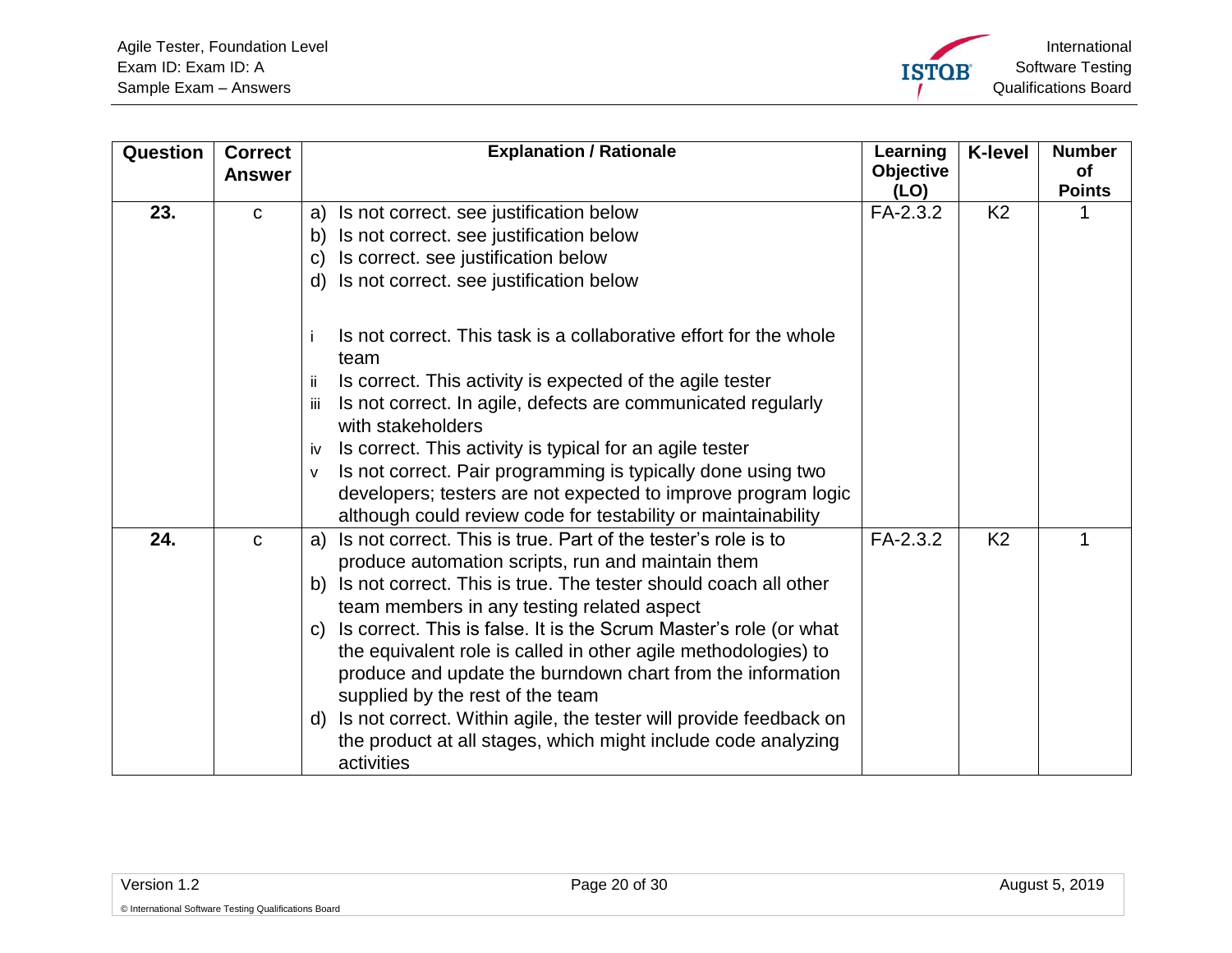

<span id="page-20-1"></span><span id="page-20-0"></span>

| Question | <b>Correct</b><br><b>Answer</b> | <b>Explanation / Rationale</b>                                                                                                                                                                                                                                                                                                                                                                                                                                                                                                                                                                                        | Learning<br>Objective<br>(LO) | <b>K-level</b> | <b>Number</b><br>οf<br><b>Points</b> |
|----------|---------------------------------|-----------------------------------------------------------------------------------------------------------------------------------------------------------------------------------------------------------------------------------------------------------------------------------------------------------------------------------------------------------------------------------------------------------------------------------------------------------------------------------------------------------------------------------------------------------------------------------------------------------------------|-------------------------------|----------------|--------------------------------------|
| 25.      | $\mathbf{C}$                    | Is not correct. This explanation probably refers to "burnout"<br>a)<br>rather than "burndown"<br>Is not correct. This definition is describing the agile task board<br>b)<br>Is correct. The burndown chart shows progress of the user<br>C)<br>stories that are complete (done), and an estimate of the<br>remaining time to complete the rest of the user stories in the<br>sprint<br>Is not correct. Burndown charts do not have any reference to<br>d)<br>defects fixed or waiting to be fixed                                                                                                                    | Keyword                       | K <sub>1</sub> |                                      |
| 26.      | d                               | Is not correct. Test-Driven Development (TDD) is a technique<br>a)<br>used to develop code guided by automated test cases. It is<br>also known as test first programming, since tests are written<br>before the code. The tests are automated and are used in<br>continuous integration<br>Is not correct. The process for TDD is repeated for each small<br>b)<br>piece of code, running the previous tests as well as the added<br>tests<br>Is not correct. The tests serve as a form of executable design<br>C)<br>specification for future maintenance efforts<br>Is correct. This is true of BDD – not TDD<br>d) | $FA-3.1.1$                    | K <sub>1</sub> |                                      |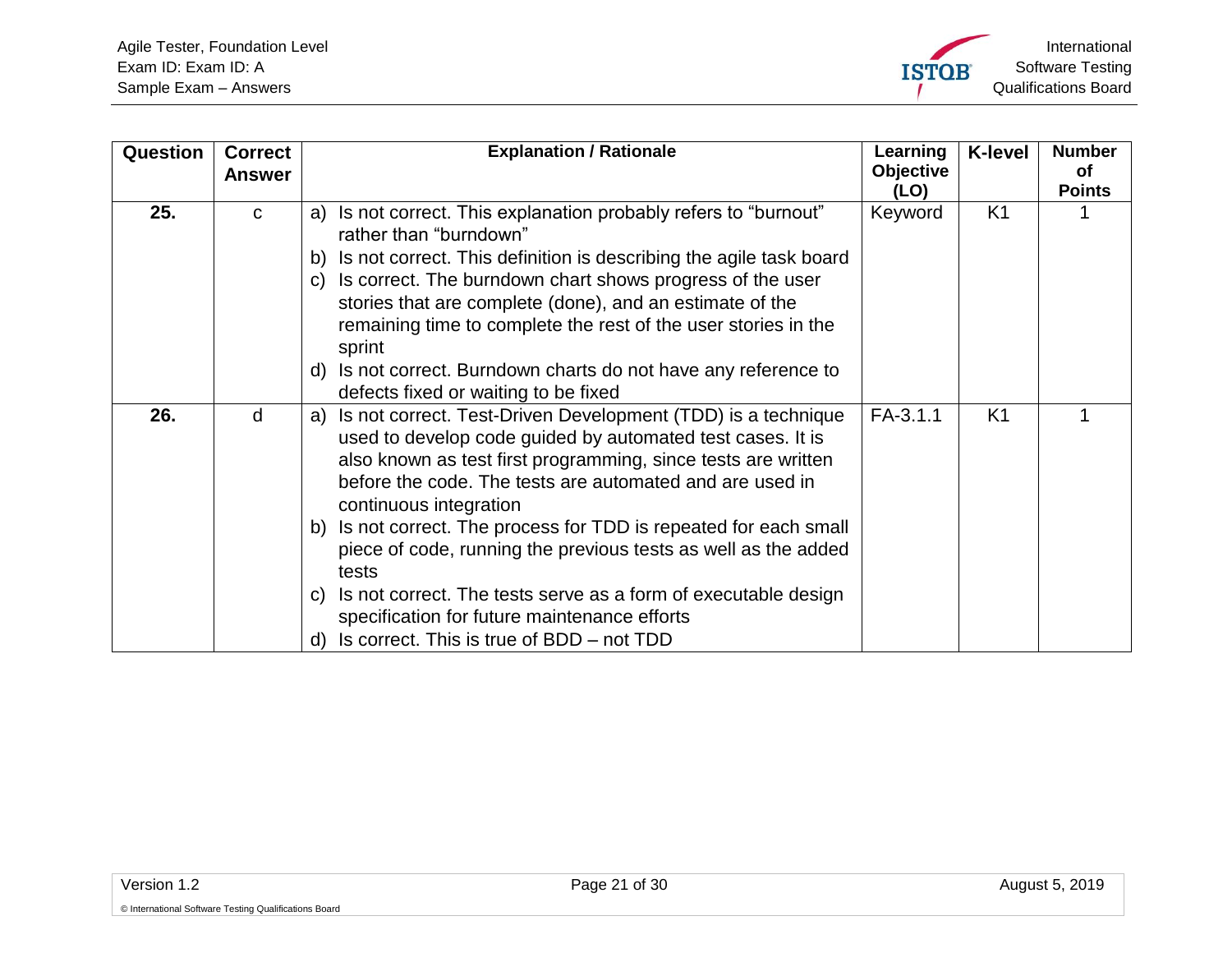<span id="page-21-1"></span><span id="page-21-0"></span>

| Question | <b>Correct</b><br><b>Answer</b> | <b>Explanation / Rationale</b>                                                                                                                                                                                                                                                                                                                                                                                                                                                                                                                             | Learning<br>Objective<br>(LO) | <b>K-level</b> | <b>Number</b><br>Οf<br><b>Points</b> |
|----------|---------------------------------|------------------------------------------------------------------------------------------------------------------------------------------------------------------------------------------------------------------------------------------------------------------------------------------------------------------------------------------------------------------------------------------------------------------------------------------------------------------------------------------------------------------------------------------------------------|-------------------------------|----------------|--------------------------------------|
| 27.      | $\mathbf{C}$                    | Is not correct. The workload for each sprint has nothing to do<br>a)<br>with the Test Pyramid concept<br>Is not correct. The testing backlog and number of tests has<br>b)<br>nothing to do with the Test Pyramid concept<br>Is correct. The test pyramid emphasizes having more tests at<br>C)<br>the lower levels and a decreasing number of tests at the<br>higher levels<br>Is not correct. The number of automated tests has nothing to<br>d)<br>do with the Test Pyramid concept                                                                     | FA-3.1.2                      | K <sub>1</sub> |                                      |
| 28.      | a                               | Is correct. The testing quadrants can be used as an aid to<br>a)<br>describe the types of tests to all stakeholders<br>Is not correct. This is not a good metric since not all test<br>b)<br>levels/types are applicable for a given system<br>Is not correct. The number of tests from each quadrant is<br>C)<br>dependent on the system under test and will rarely be equal<br>for all quadrants. In some situations, there may not be any<br>tests for a quadrant<br>Is not correct. The testing quadrants have no correlation with<br>d)<br>risk level | FA-3.1.3                      | K <sub>2</sub> |                                      |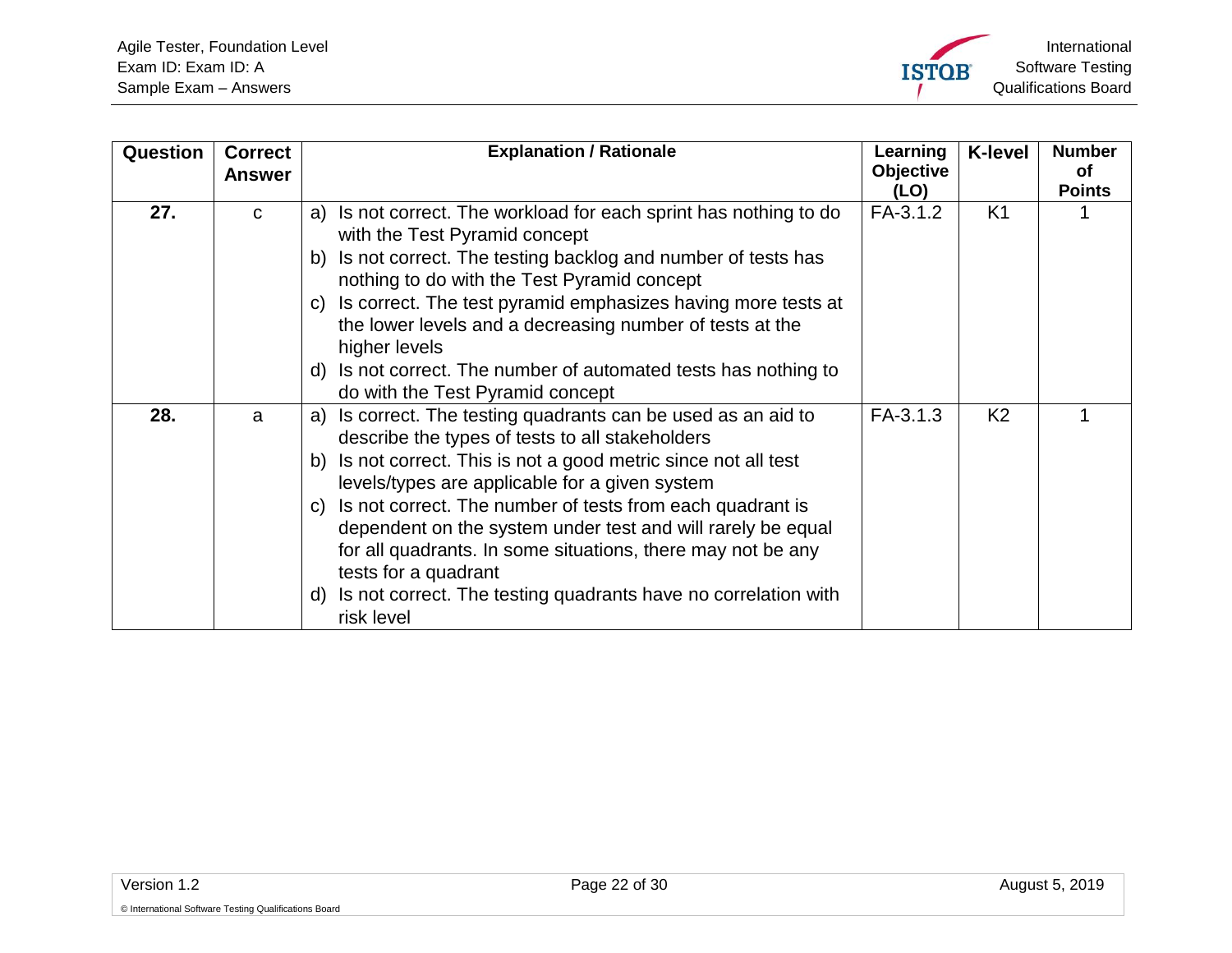<span id="page-22-1"></span><span id="page-22-0"></span>

| Question | <b>Correct</b><br><b>Answer</b> | <b>Explanation / Rationale</b>                                                                                                                                                                                                                                                                                                                                                                                                                                                                                                            | Learning<br><b>Objective</b> | <b>K-level</b> | <b>Number</b><br>of |
|----------|---------------------------------|-------------------------------------------------------------------------------------------------------------------------------------------------------------------------------------------------------------------------------------------------------------------------------------------------------------------------------------------------------------------------------------------------------------------------------------------------------------------------------------------------------------------------------------------|------------------------------|----------------|---------------------|
| 29.      | $\mathbf C$                     | Is not correct. see below<br>a)                                                                                                                                                                                                                                                                                                                                                                                                                                                                                                           | (LO)<br>FA-3.1.3             | K <sub>2</sub> | <b>Points</b>       |
|          |                                 | b) Is not correct. see below                                                                                                                                                                                                                                                                                                                                                                                                                                                                                                              |                              |                |                     |
|          |                                 | Is correct. see below<br>C)                                                                                                                                                                                                                                                                                                                                                                                                                                                                                                               |                              |                |                     |
|          |                                 | d) Incorrect. see below                                                                                                                                                                                                                                                                                                                                                                                                                                                                                                                   |                              |                |                     |
|          |                                 | TC1 – Is not correct. These test cases are not technology-facing<br>component tests                                                                                                                                                                                                                                                                                                                                                                                                                                                       |                              |                |                     |
|          |                                 | TC2 – Is not correct. Usability and performance tests are not part<br>of the 2 <sup>nd</sup> quadrant                                                                                                                                                                                                                                                                                                                                                                                                                                     |                              |                |                     |
|          |                                 | $TC3 - Is correct.$ Usability testing is part of the $3rd$ quadrant                                                                                                                                                                                                                                                                                                                                                                                                                                                                       |                              |                |                     |
|          |                                 | TC4 – Is correct. Performance testing is part of the $4th$ quadrant                                                                                                                                                                                                                                                                                                                                                                                                                                                                       |                              |                |                     |
| 30.      | $\mathbf b$                     | a) Is not correct. Modifying the test automation framework and<br>scripts to support the new type of browser may not be worth<br>the effort if the risk is low that new defects will be found. A risk<br>analysis should be done including the whole team and a<br>collaborative decision should be made<br>b) Is correct. The decision to modify the test automation<br>framework and scripts should be done collaboratively with the<br>whole team. The tester is then responsible to make changes<br>to the iteration plan as required | FA-3.1.4                     | K <sub>3</sub> |                     |
|          |                                 | Is not correct. The tester must notify the team who will then<br>C)<br>together decide what to do with the issue<br>Is not correct. It is not up to the tester alone to determine<br>d)<br>scope of work. This issue will be addressed by creating a new<br>user story or modifying an existing user story, and will be                                                                                                                                                                                                                   |                              |                |                     |
|          |                                 | addressed by the entire team during sprint planning                                                                                                                                                                                                                                                                                                                                                                                                                                                                                       |                              |                |                     |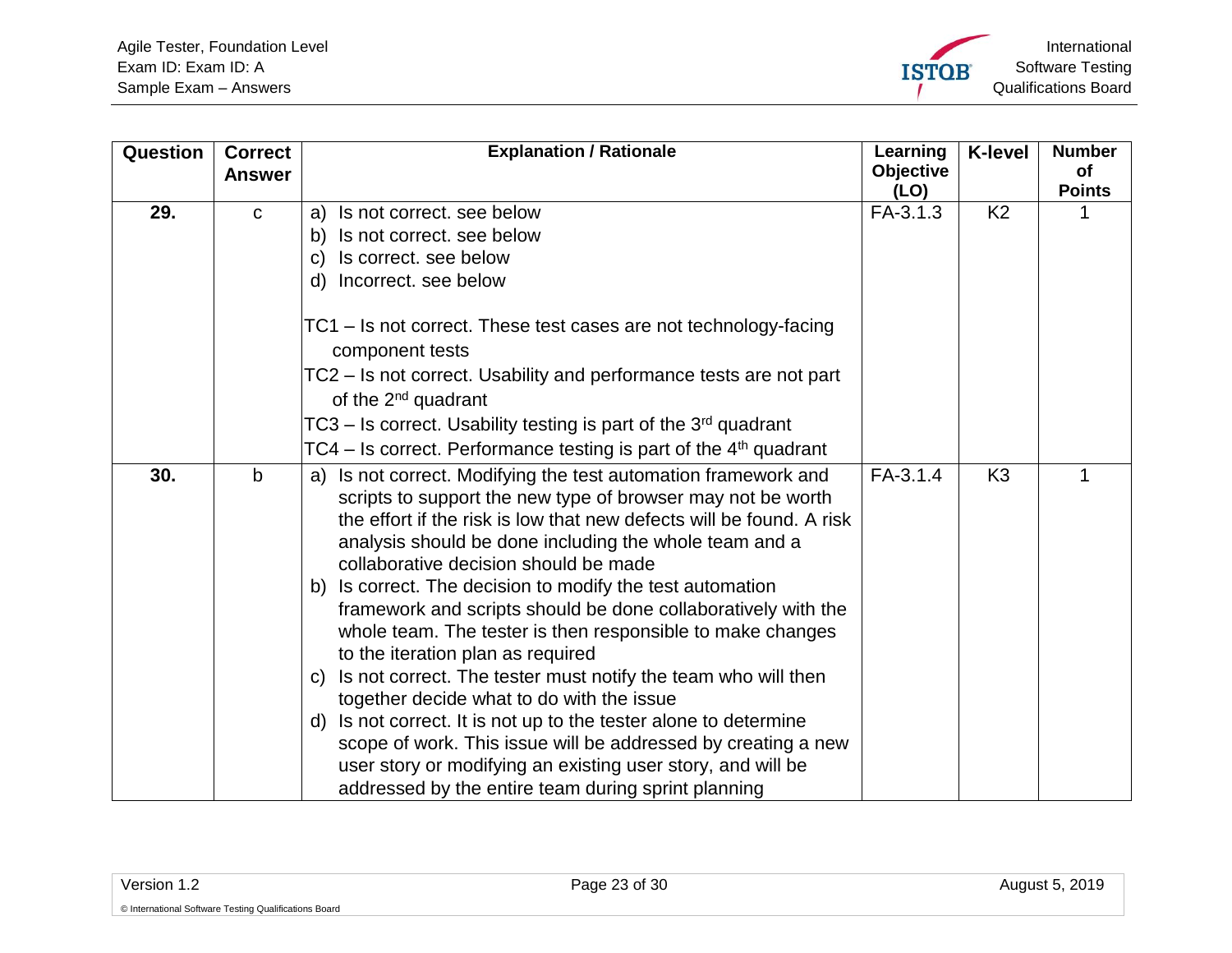<span id="page-23-0"></span>

| Question | <b>Correct</b><br><b>Answer</b> | <b>Explanation / Rationale</b>                                                                                                                                                                                                                                                                                                                                                                                                                                                                                                                                                                                                                                                                                                                                                                                                                                                                                                                                                                                                                                                                                                                                                                                                                            | Learning<br>Objective<br>(LO) | <b>K-level</b> | <b>Number</b><br><b>of</b><br><b>Points</b> |
|----------|---------------------------------|-----------------------------------------------------------------------------------------------------------------------------------------------------------------------------------------------------------------------------------------------------------------------------------------------------------------------------------------------------------------------------------------------------------------------------------------------------------------------------------------------------------------------------------------------------------------------------------------------------------------------------------------------------------------------------------------------------------------------------------------------------------------------------------------------------------------------------------------------------------------------------------------------------------------------------------------------------------------------------------------------------------------------------------------------------------------------------------------------------------------------------------------------------------------------------------------------------------------------------------------------------------|-------------------------------|----------------|---------------------------------------------|
| 31.      | a, d                            | Is correct. The information from the risk analysis is used<br>a)<br>during poker planning sessions to determine priorities of items<br>to be completed in the iteration. Only after the poker planning<br>sessions, would items be added to the backlog if it is<br>determined that not all items can be completed in the iteration<br>Is not correct. At this point, we do not know if we have time to<br>b)<br>complete all tasks in the iteration. Just because something is<br>high risk does not mean it will take a lot of effort to complete.<br>We would only know after poker planning sessions<br>Is not correct. The iteration length of times are not extended.<br>$\mathsf{C}$<br>After the poker planning session, some items may be moved<br>to backlog if determined there is not enough time to complete<br>Is correct. Risk mitigation can be done before test execution<br>d)<br>occurs to reduce the level of risk<br>Is not correct. A planning poker session should be held first to<br>e)<br>determine what can be accomplished in the given iteration. If<br>it is determined that there is not enough time to complete all<br>items, it is probable that the lower risk items will be added to<br>the backlog for future sprints | $FA-3.2.1$                    | K <sub>3</sub> |                                             |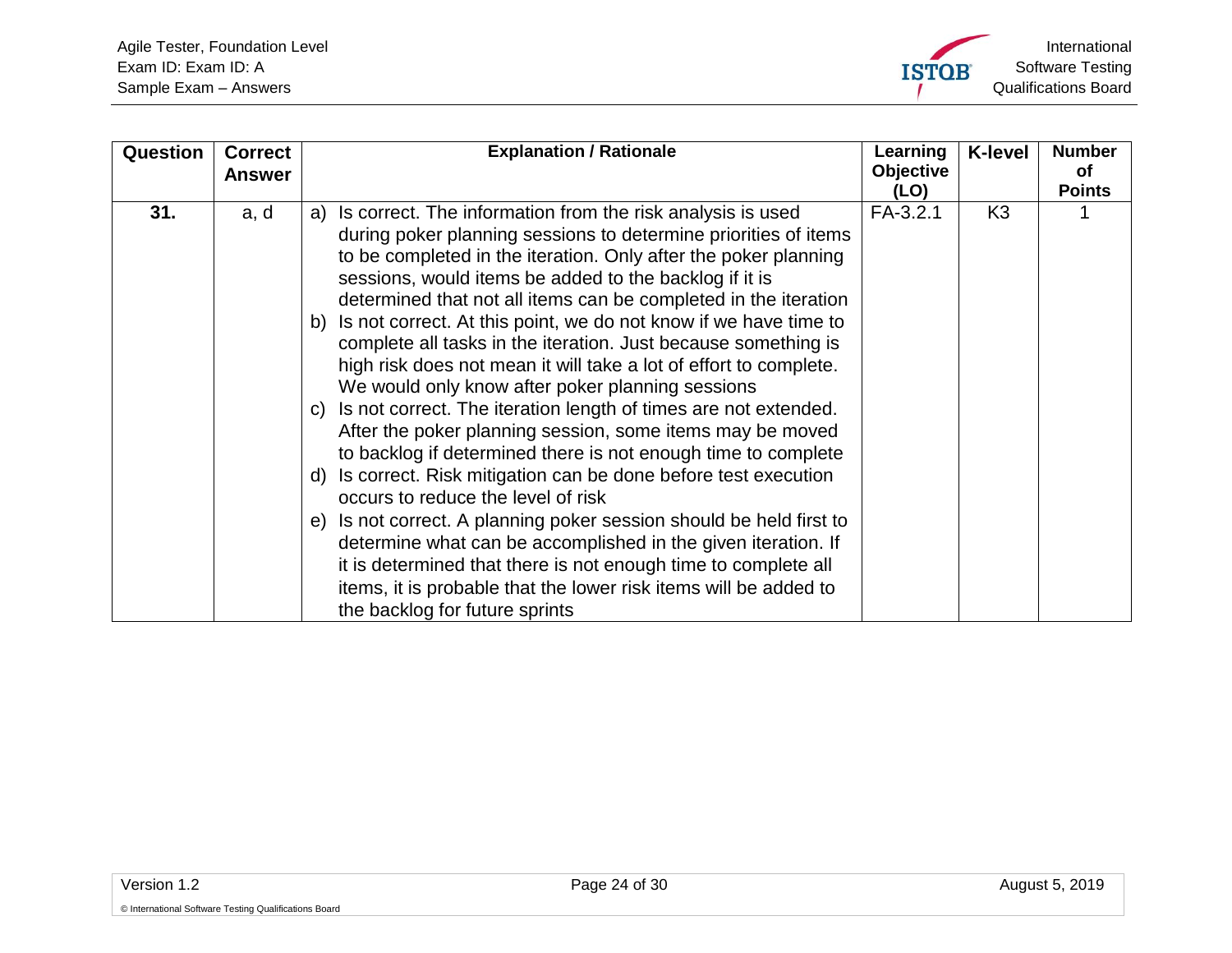<span id="page-24-0"></span>

| Question | <b>Correct</b><br><b>Answer</b> | <b>Explanation / Rationale</b>                                                                                                                                                                                                                                                                                                                                                                                                                                                                                                                                                                                                                                                                                                                                                                                                           | Learning<br><b>Objective</b><br>(LO) | <b>K-level</b> | <b>Number</b><br>0f<br><b>Points</b> |
|----------|---------------------------------|------------------------------------------------------------------------------------------------------------------------------------------------------------------------------------------------------------------------------------------------------------------------------------------------------------------------------------------------------------------------------------------------------------------------------------------------------------------------------------------------------------------------------------------------------------------------------------------------------------------------------------------------------------------------------------------------------------------------------------------------------------------------------------------------------------------------------------------|--------------------------------------|----------------|--------------------------------------|
| 32.      | b                               | a) Is not correct. The customers and developers may have<br>overlooked the difficulty of the test technique needed to<br>validate the user story. Discussions must be held, and the<br>entire team should be in agreement of the estimate<br>Is correct. Planning poker sessions should continue for the<br>b)<br>user story, until the entire team is satisfied with the estimated<br>effort<br>c) Is not correct. The entire team must agree on the estimate for<br>the user story. The customer alone does not understand the<br>complexity of developing or testing the functionality<br>Is not correct. It is not necessary that they match, a rule could<br>d)<br>be made that the highest estimate is taken, or an average<br>taken of all three estimates. This is up to the team to decide<br>before the planning poker session | FA-3.2.2                             | K <sub>3</sub> |                                      |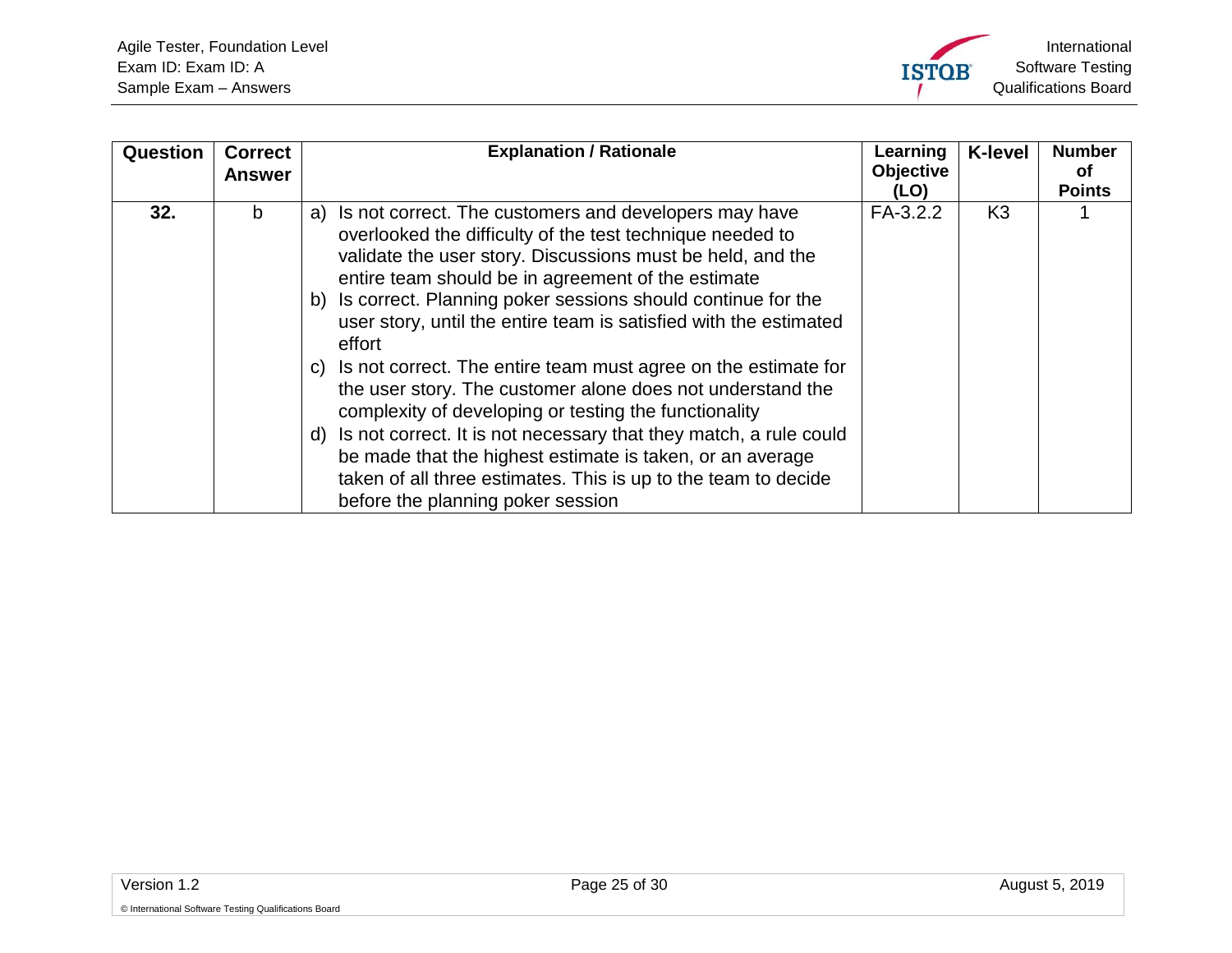<span id="page-25-0"></span>

| Question | <b>Correct</b><br>Answer | <b>Explanation / Rationale</b>                                                                                                                                                                                                                                                                                                                                                                                                                                                                                                                                                                                            | Learning<br><b>Objective</b><br>(LO) | <b>K-level</b> | <b>Number</b><br>οf<br><b>Points</b> |
|----------|--------------------------|---------------------------------------------------------------------------------------------------------------------------------------------------------------------------------------------------------------------------------------------------------------------------------------------------------------------------------------------------------------------------------------------------------------------------------------------------------------------------------------------------------------------------------------------------------------------------------------------------------------------------|--------------------------------------|----------------|--------------------------------------|
| 33.      | C.                       | Is not correct. see below<br>a)<br>Is not correct. see below<br>b)<br>Is correct. see below<br>C)<br>Is not correct. see below<br>d)                                                                                                                                                                                                                                                                                                                                                                                                                                                                                      | FA-3.3.1                             | K <sub>3</sub> |                                      |
|          |                          | This is helpful since we know there is a new version of the<br>standard; existing test cases will need to be modified or new<br>ones will need to be added<br>This is helpful during the risk analysis phase<br>This information is not helpful, since user access is changing<br>iii.<br>with the new release of the device and new user stories have<br>been documented<br>Because new technology is being introduced, baselines<br>iv<br>should be obtained using devices with similar technology or<br>defined performance requirements for this type of technology<br>This is helpful during the risk analysis phase |                                      |                |                                      |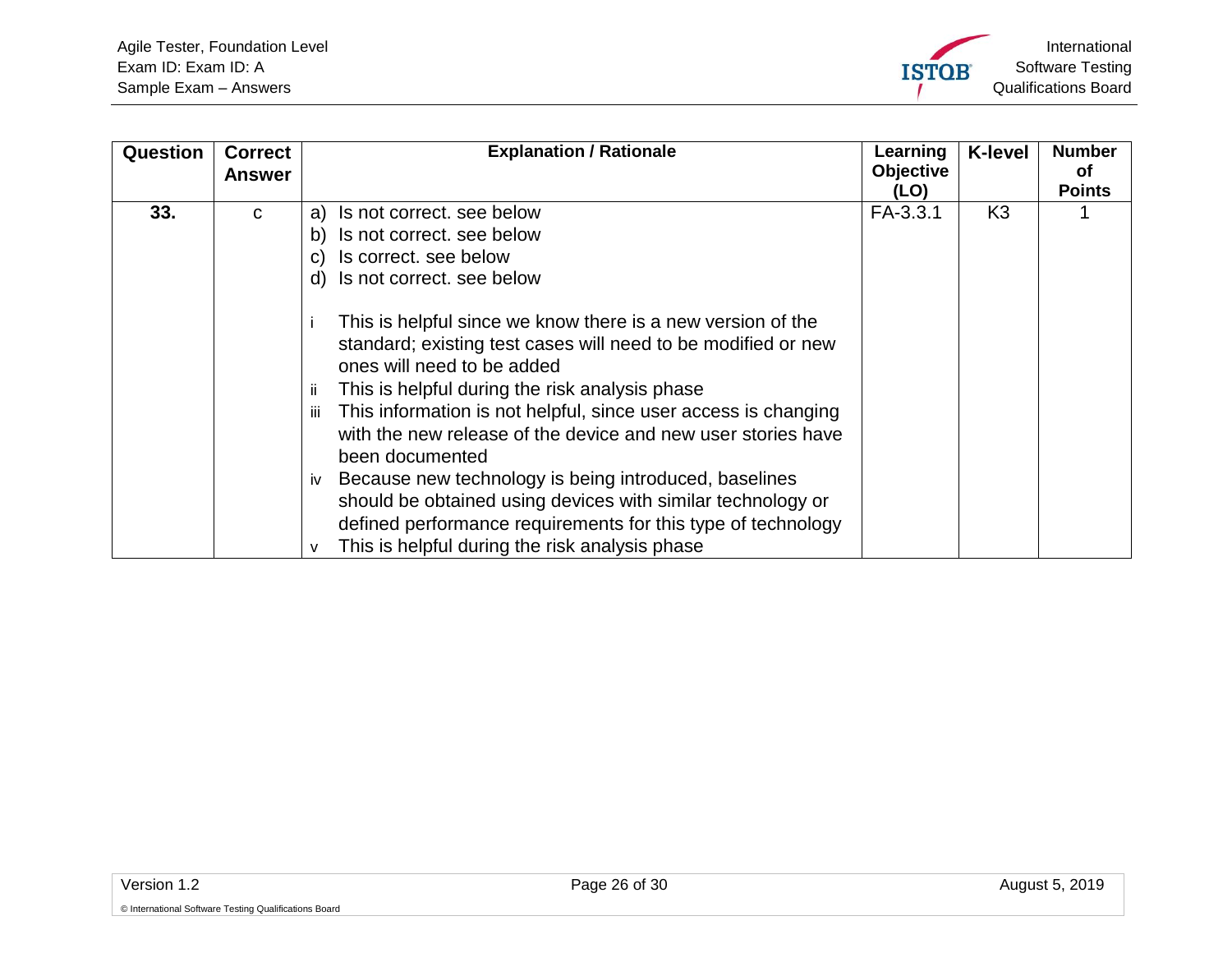<span id="page-26-1"></span><span id="page-26-0"></span>

| Question | <b>Correct</b> | <b>Explanation / Rationale</b>                                                                                                                                                                                                                                                                                                                                                                                                                                                                                                                                                                                                                                                                                                                                                                                                                                                                                                                                                                                                                                                                                                                                                     | Learning                 | <b>K-level</b> | <b>Number</b>       |
|----------|----------------|------------------------------------------------------------------------------------------------------------------------------------------------------------------------------------------------------------------------------------------------------------------------------------------------------------------------------------------------------------------------------------------------------------------------------------------------------------------------------------------------------------------------------------------------------------------------------------------------------------------------------------------------------------------------------------------------------------------------------------------------------------------------------------------------------------------------------------------------------------------------------------------------------------------------------------------------------------------------------------------------------------------------------------------------------------------------------------------------------------------------------------------------------------------------------------|--------------------------|----------------|---------------------|
|          | <b>Answer</b>  |                                                                                                                                                                                                                                                                                                                                                                                                                                                                                                                                                                                                                                                                                                                                                                                                                                                                                                                                                                                                                                                                                                                                                                                    | <b>Objective</b><br>(LO) |                | of<br><b>Points</b> |
| 34.      | $\mathbf C$    | Is not correct. Both test cases and test charters are used as a<br>a)<br>basis for what to test. The number of executed test cases<br>does not give any information about what has been covered<br>(The number of test charters do not give any valuable<br>information about coverage, either)<br>Is not correct. This statement in itself is insufficient. It needs to<br>b)<br>be backed up by supporting information regarding test<br>coverage and risks involved<br>Is correct. The obtained test coverage with supporting<br>C)<br>information makes it the best choice, even if more information<br>would be needed. This includes information about found<br>defects, their severity of occurrence, and taxonomy (how<br>many serious problems in each area). This information gives a<br>more complete basis for a release decision. You would also<br>need information regarding the evaluated characteristics and<br>how they affect the total picture regarding the completion of<br>the system, and the related testing<br>Is not correct. The finish of an iteration/sprint implies that you<br>d)<br>stop testing when there is no more time which is not the best | FA-3.3.2                 | K <sub>2</sub> |                     |
| 35.      | b, c           | criteria for when to stop testing<br>Is not correct. not testable, there are no details on the type of<br>a)<br>white box testing or the coverage expected<br>Is correct. this is testable<br>b)<br>Is correct. this is testable<br>C)                                                                                                                                                                                                                                                                                                                                                                                                                                                                                                                                                                                                                                                                                                                                                                                                                                                                                                                                             | FA-3.3.2                 | K <sub>2</sub> | 1                   |
|          |                | Is not correct. not testable, we do not know what is a<br>d)<br>reasonable response time<br>Is not correct. not testable, need to specify which browsers.<br>e)<br>One could make assumptions on what the major browsers are                                                                                                                                                                                                                                                                                                                                                                                                                                                                                                                                                                                                                                                                                                                                                                                                                                                                                                                                                       |                          |                |                     |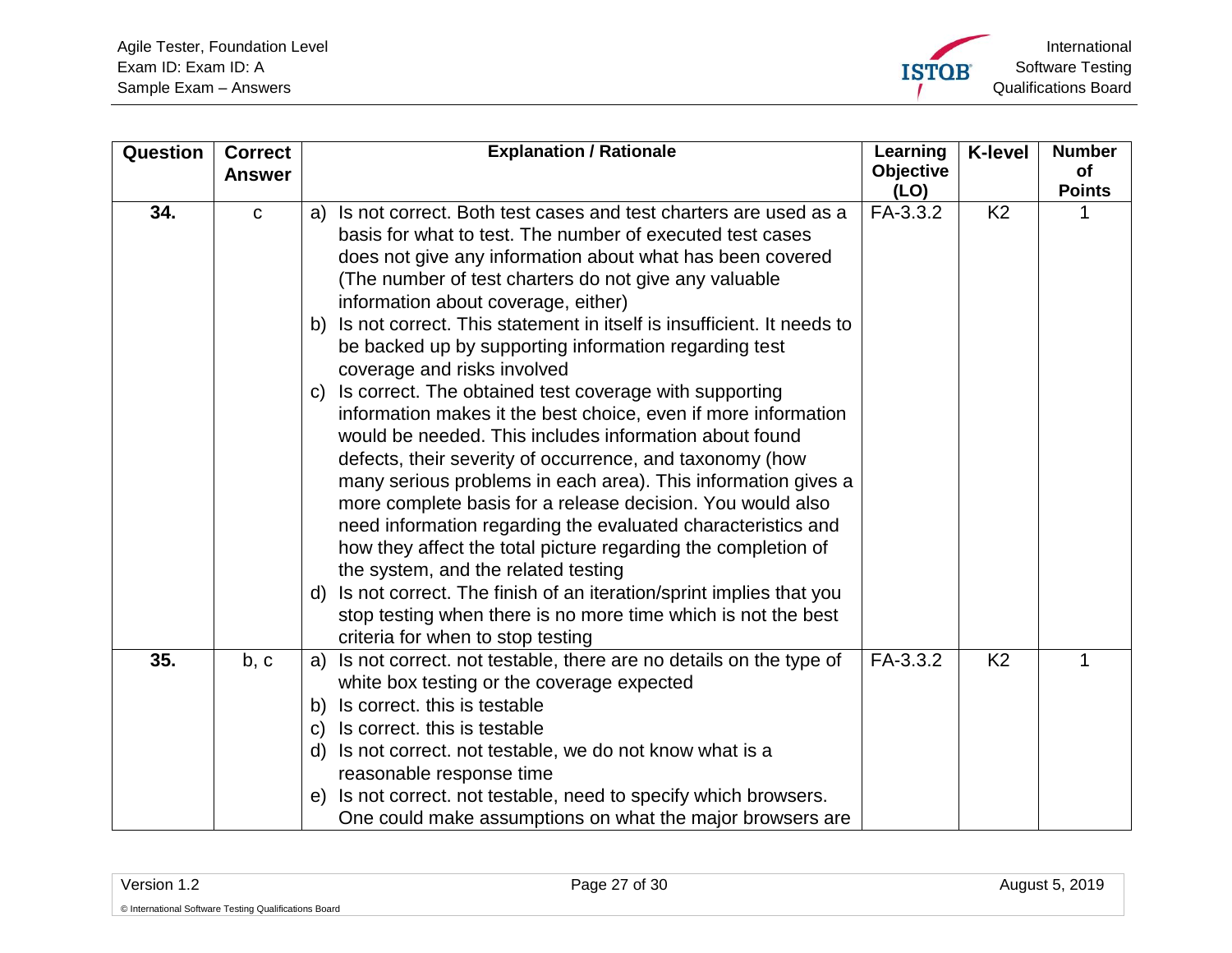<span id="page-27-1"></span><span id="page-27-0"></span>

| Question | <b>Correct</b> | <b>Explanation / Rationale</b>                                                                                                      | Learning<br><b>Objective</b> | <b>K-level</b> | <b>Number</b><br><b>of</b> |
|----------|----------------|-------------------------------------------------------------------------------------------------------------------------------------|------------------------------|----------------|----------------------------|
|          | <b>Answer</b>  |                                                                                                                                     | (LO)                         |                | <b>Points</b>              |
| 36.      | d              | a) Is not correct. see justification below                                                                                          | FA-3.3.3                     | K <sub>3</sub> |                            |
|          |                | Is not correct. see justification below<br>b)                                                                                       |                              |                |                            |
|          |                | Is not correct. see justification below<br>C)                                                                                       |                              |                |                            |
|          |                | Is correct. see justification below<br>d)                                                                                           |                              |                |                            |
|          |                | Is not correct. User story is specific to customers' transaction<br>history                                                         |                              |                |                            |
|          |                | Is correct. This test is specific to a bank teller role and results<br>-ii<br>in viewing customer's bank transactions               |                              |                |                            |
|          |                | Is correct. This test is specific to a bank teller role and results<br>-iii<br>in viewing customer's bank transactions              |                              |                |                            |
|          |                | Is correct. This test is specific to a bank teller role and results<br>iv<br>in viewing customer's bank transactions                |                              |                |                            |
|          |                | Is not correct. User story does not mention performance<br>V<br>requirements                                                        |                              |                |                            |
| 37.      | $\mathbf C$    | Is not correct. The focus of this user story is not on the state<br>a)                                                              | FA-3.3.4                     | K <sub>3</sub> | 1                          |
|          |                | of the system; instead the expectation is to test shipping costs                                                                    |                              |                |                            |
|          |                | Is not correct. The focus of this user story is not on whether<br>b)<br>the item is shipped as expected; the expectation is to test |                              |                |                            |
|          |                | shipping costs                                                                                                                      |                              |                |                            |
|          |                | Is correct. BVA is the best option when testing shipping costs<br>C)                                                                |                              |                |                            |
|          |                | Is not correct. The focus of this user story is not on whether<br>d)                                                                |                              |                |                            |
|          |                | the item is shipped as expected, the expectation is to test<br>shipping costs                                                       |                              |                |                            |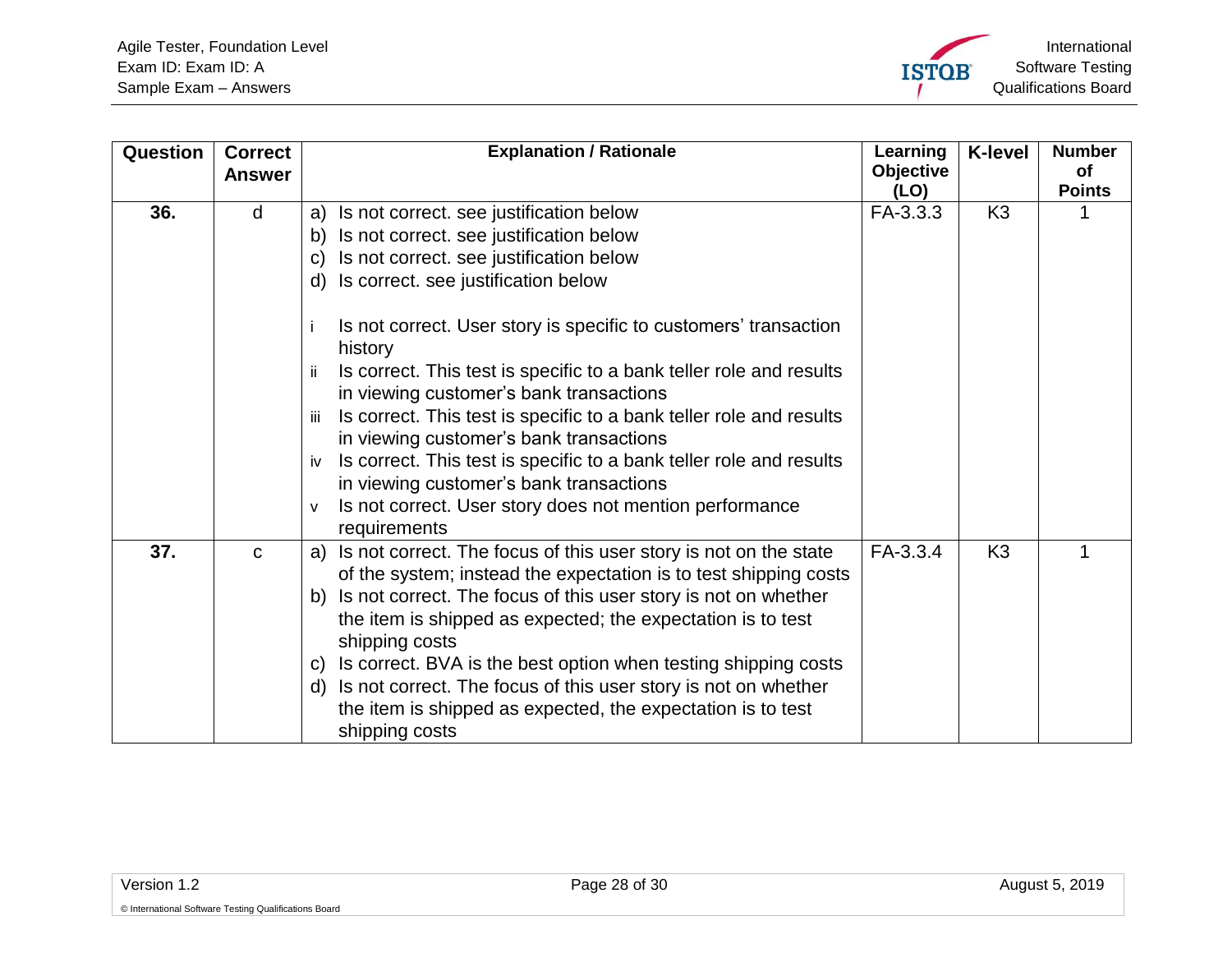<span id="page-28-1"></span><span id="page-28-0"></span>

| Question | <b>Correct</b><br><b>Answer</b> | <b>Explanation / Rationale</b>                                                                                                     | Learning<br><b>Objective</b> | <b>K-level</b> | <b>Number</b><br>of<br><b>Points</b> |
|----------|---------------------------------|------------------------------------------------------------------------------------------------------------------------------------|------------------------------|----------------|--------------------------------------|
| 38.      | a                               | a) Is correct. This is not a valid reason because exploratory                                                                      | (LO)<br>FA-3.3.5             | K <sub>3</sub> |                                      |
|          |                                 | testing cannot prevent defects from occurring due to the<br>concurrent, reactionary nature of analysis, design and                 |                              |                |                                      |
|          |                                 | execution of the tests                                                                                                             |                              |                |                                      |
|          |                                 | b) Is not correct. Exploratory testing is known as an experienced                                                                  |                              |                |                                      |
|          |                                 | based approach to testing, which will be as effective as the                                                                       |                              |                |                                      |
|          |                                 | tester running the tests. The benefit of this approach is that                                                                     |                              |                |                                      |
|          |                                 | the tests that will be designed and executed will influence the                                                                    |                              |                |                                      |
|          |                                 | next set of tests that are designed and executed                                                                                   |                              |                |                                      |
|          |                                 | Is not correct. Exploratory testing is not a technique but an<br>C)                                                                |                              |                |                                      |
|          |                                 | approach to testing that can use other techniques such as                                                                          |                              |                |                                      |
|          |                                 | pairwise, classification trees, boundary value analysis etc<br>d) Is not correct. One of the benefits of using exploratory testing |                              |                |                                      |
|          |                                 | is when there are requirements that are less than perfect, and                                                                     |                              |                |                                      |
|          |                                 | within agile projects there is limited analysis, depth and detail                                                                  |                              |                |                                      |
|          |                                 | of requirement                                                                                                                     |                              |                |                                      |
| 39.      | $\mathsf{b}$                    | Is not correct. This would be one of the purposes of a wiki, not<br>e)<br>an ALM tool                                              | $FA-3.4.1$                   | K <sub>1</sub> |                                      |
|          |                                 | Is not correct. This would be one of the purposes of a<br>a)                                                                       |                              |                |                                      |
|          |                                 | Continuous Integration (CI) tool, not an ALM tool                                                                                  |                              |                |                                      |
|          |                                 | b) Is correct. This is one of many purposes of an ALM tool, but                                                                    |                              |                |                                      |
|          |                                 | using the tool allows more collaboration with distributed teams<br>than physical task boards                                       |                              |                |                                      |
|          |                                 | Is not correct. This would be one of the purposes of a data<br>C)                                                                  |                              |                |                                      |
|          |                                 | generation and data load tool, not an ALM tool                                                                                     |                              |                |                                      |